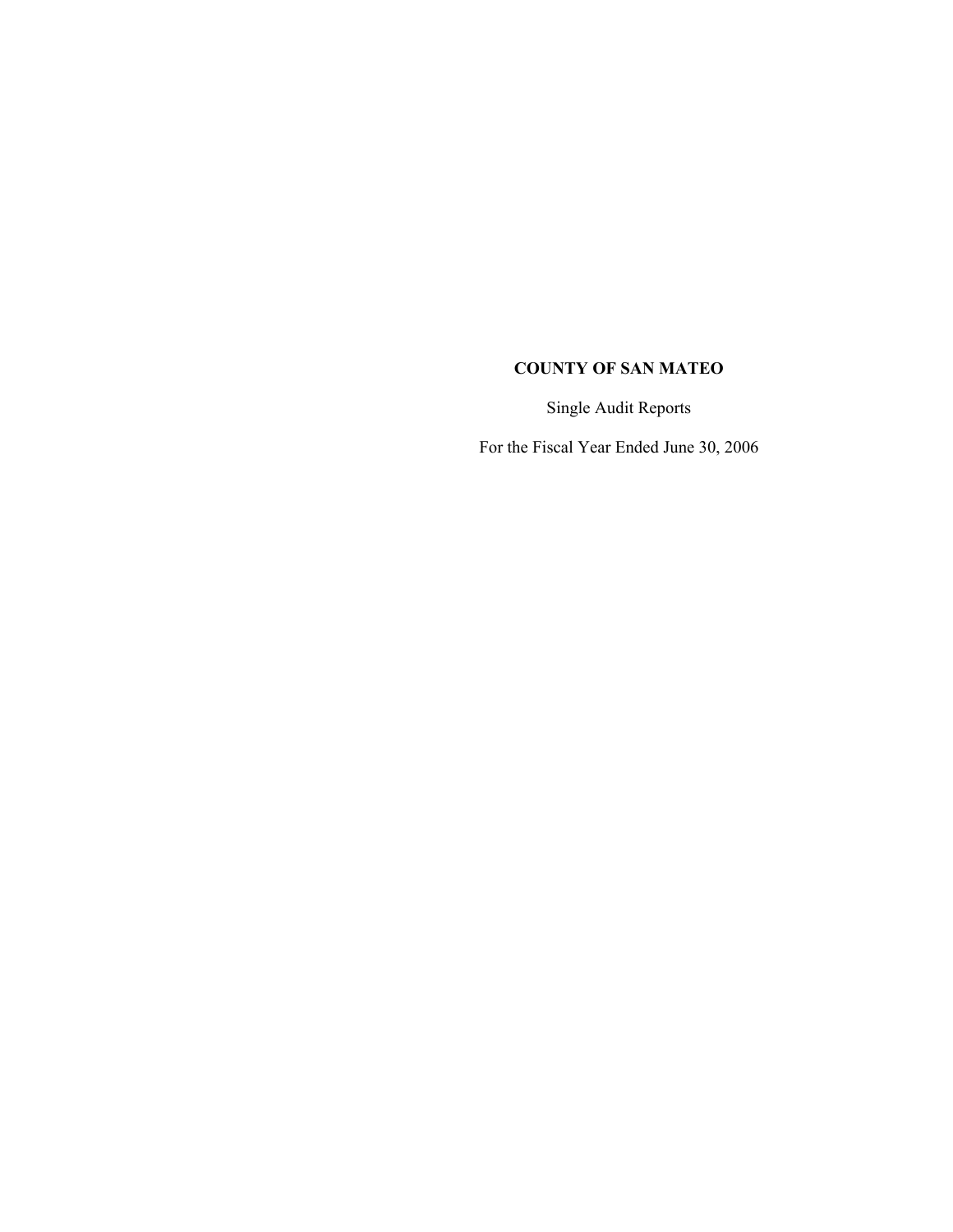Single Audit Reports For the Fiscal Year Ended June 30, 2006

# *Table of Contents*

| Independent Auditor's Report on Internal Control Over Financial<br>Reporting and on Compliance and Other Matters Based on an Audit of<br>Financial Statements Performed in Accordance with <i>Government Auditing Standards</i> 11 - 12 |
|-----------------------------------------------------------------------------------------------------------------------------------------------------------------------------------------------------------------------------------------|
| Independent Auditor's Report on Compliance with Requirements Applicable<br>to Each Major Program and on Internal Control Over Compliance in Accordance                                                                                  |
|                                                                                                                                                                                                                                         |
|                                                                                                                                                                                                                                         |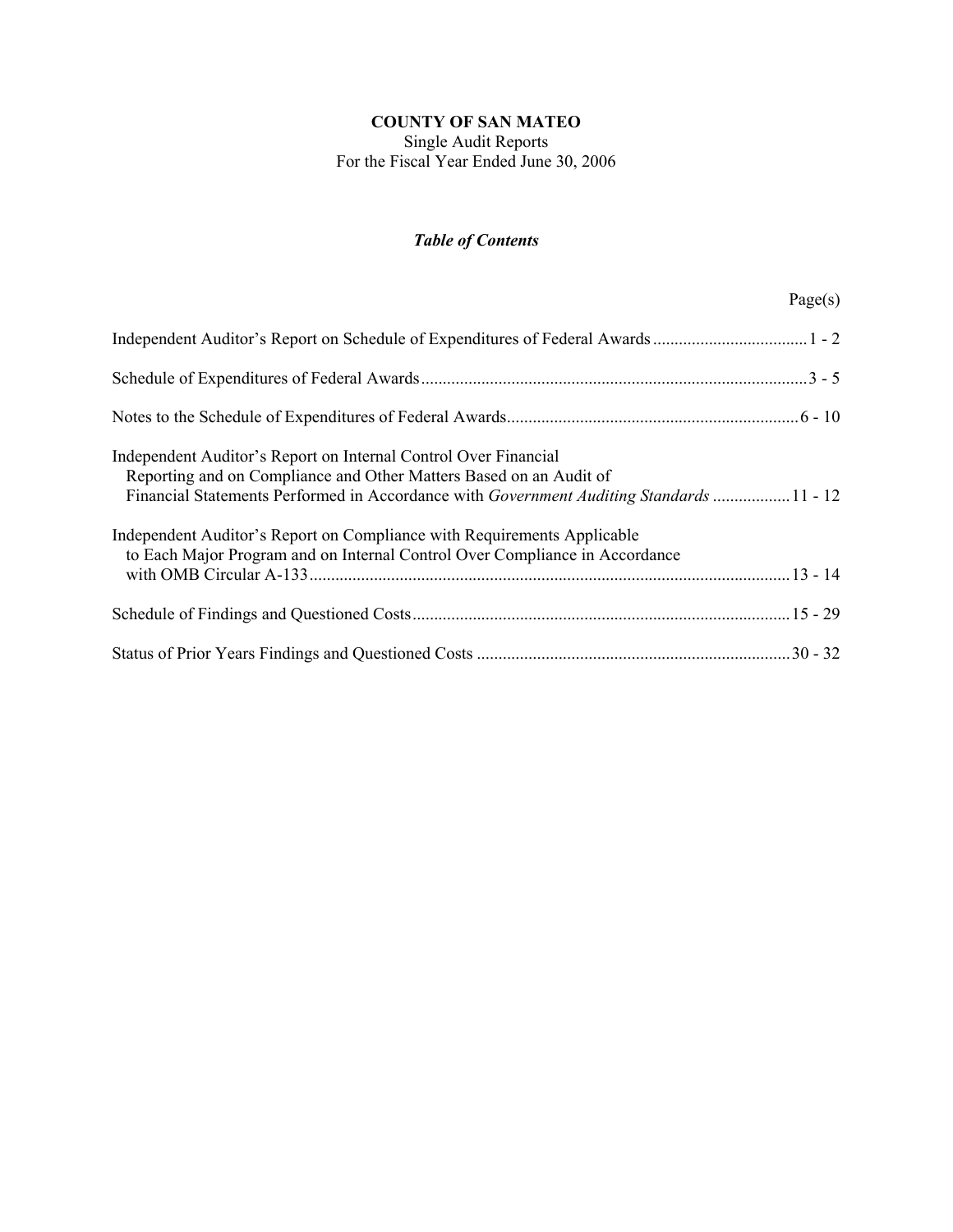

3000 S Street, Suite 300 Sacramento, CA 95816

2175 N. California Boulevard, Suite 645 Walnut Creek, CA 94596

> 515 S. Figueroa Street, Suite 325<br>Los Angeles, CA 90071 213.286.6400

402 West Broadway, Suite 400<br>San Diego, CA 92101 619.573.1112

To the Grand Jury and Board of Supervisors of the County of San Mateo Redwood City, California

#### **INDEPENDENT AUDITOR'S REPORT ON SCHEDULE OF EXPENDITURES OF FEDERAL AWARDS**

We have audited the financial statements of the governmental activities, the business-type activities, the discretely presented component unit, each major fund, and the aggregate remaining fund information of the County of San Mateo, California (County), as of and for the year ended June 30, 2006, which collectively comprise the County's basic financial statements and have issued our report thereon dated November 9, 2006. These financial statements are the responsibility of the County's management. Our responsibility is to express opinions on these financial statements based on our audit. We did not audit the financial statements of the Housing Authority of the County of San Mateo (Authority) and the San Mateo Employees' Retirement Association (SamCERA), which represent the following percentages of assets, net assets/fund balances and revenues/additions as of and for the fiscal year ended June 30, 2006:

|                                              |               | Net Assets /         | Revenues /       |
|----------------------------------------------|---------------|----------------------|------------------|
| <b>Opinion Unit</b>                          | <b>Assets</b> | <b>Fund Balances</b> | <b>Additions</b> |
| <b>Business-type Activities</b>              | $16.0\%$      | 25.1%                | 31.6%            |
| Each Major Enterprise Fund –                 |               |                      |                  |
| Housing Authority of the County of San Mateo | 100.0%        | 100.0%               | 100.0%           |
| Aggregate Remaining Fund Information         | 43.9%         | 51.9%                | $7.5\%$          |

Those financial statements were audited by other auditors whose reports thereon have been furnished to us, and our opinions, insofar as it relates to the amounts included for the Authority and the SamCERA, is based on the reports of the other auditors.

We conducted our audit in accordance with auditing standards generally accepted in the United States of America and the standards applicable to financial audits contained in *Government Auditing Standards*, issued by the Comptroller General of the United States. Those standards require that we plan and perform the audit to obtain reasonable assurance about whether the financial statements are free of material misstatement. An audit includes consideration of internal control over financial reporting as a basis for designing audit procedures that are appropriate in the circumstances, but not for the County's internal control over financial reporting. Accordingly, we express no such opinion. An audit also includes examining, on a test basis, evidence supporting the amounts and disclosures in the financial statements, assessing the accounting principles used and the significant estimates made by management, as well as evaluating the overall financial statement presentation. We believe that our audit and the reports of other auditors provide a reasonable basis for our opinions.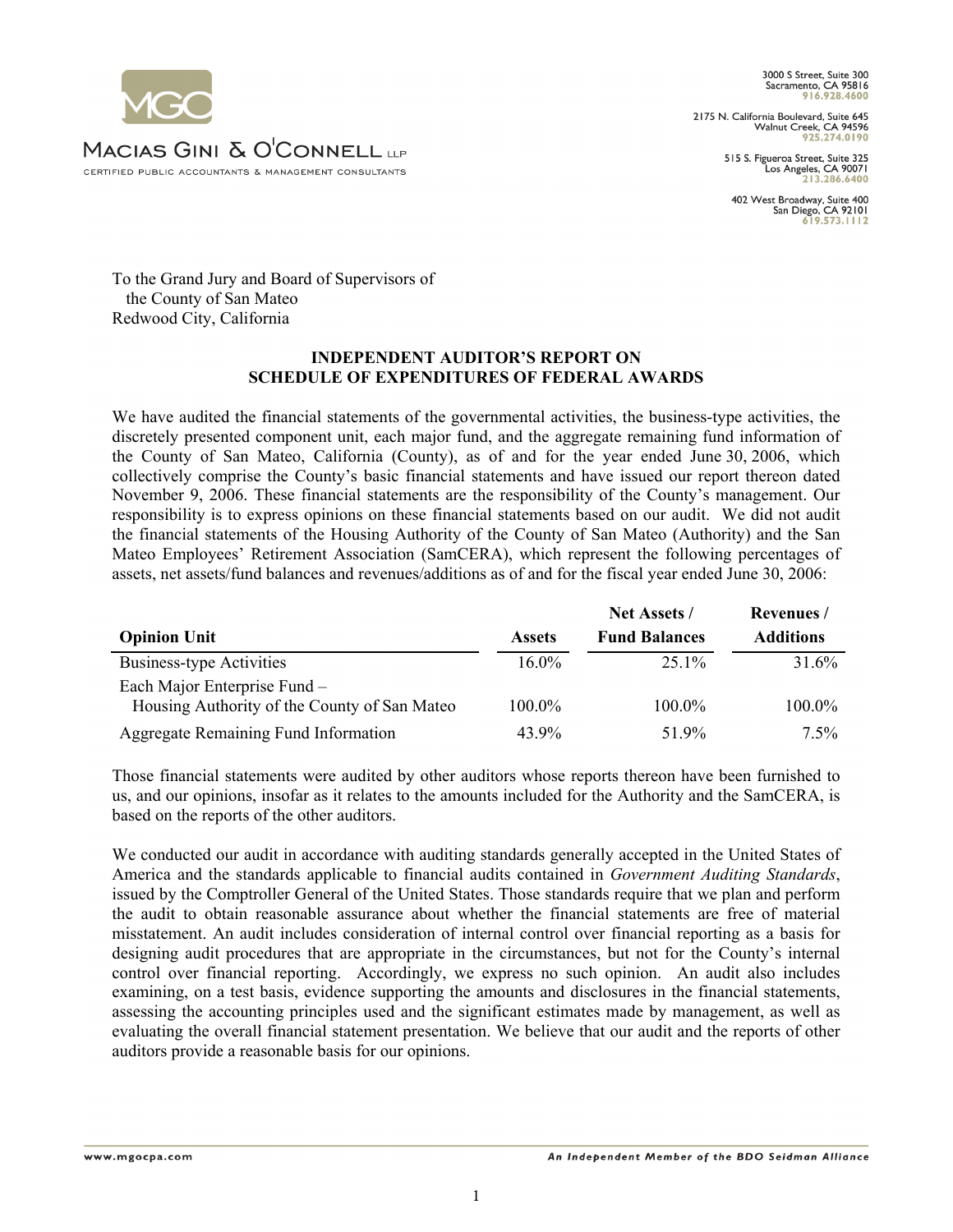Our audit was conducted for the purpose of forming opinions on the financial statements that collectively comprise the County's basic financial statements. The accompanying schedule of expenditures of federal awards (Schedule) is presented for purposes of additional analysis as required by U.S. Office of Management and Budget (OMB) Circular A-133, *Audits of States, Local Governments, and Non-Profit Organizations*, and is not a required part of the basic financial statements. In addition, the Schedule does not include expenditures of federal awards received by the Authority. The Authority's expenditures are separately audited in accordance with OMB Circular A-133. The Schedule has been subjected to the auditing procedures applied in the audit of the basic financial statements and, in our opinion, is fairly stated, in all material respects, in relation to the basic financial statements taken as a whole.

Macias Mini & C Connel 1 LLP

Walnut Creek, California

November 9, 2006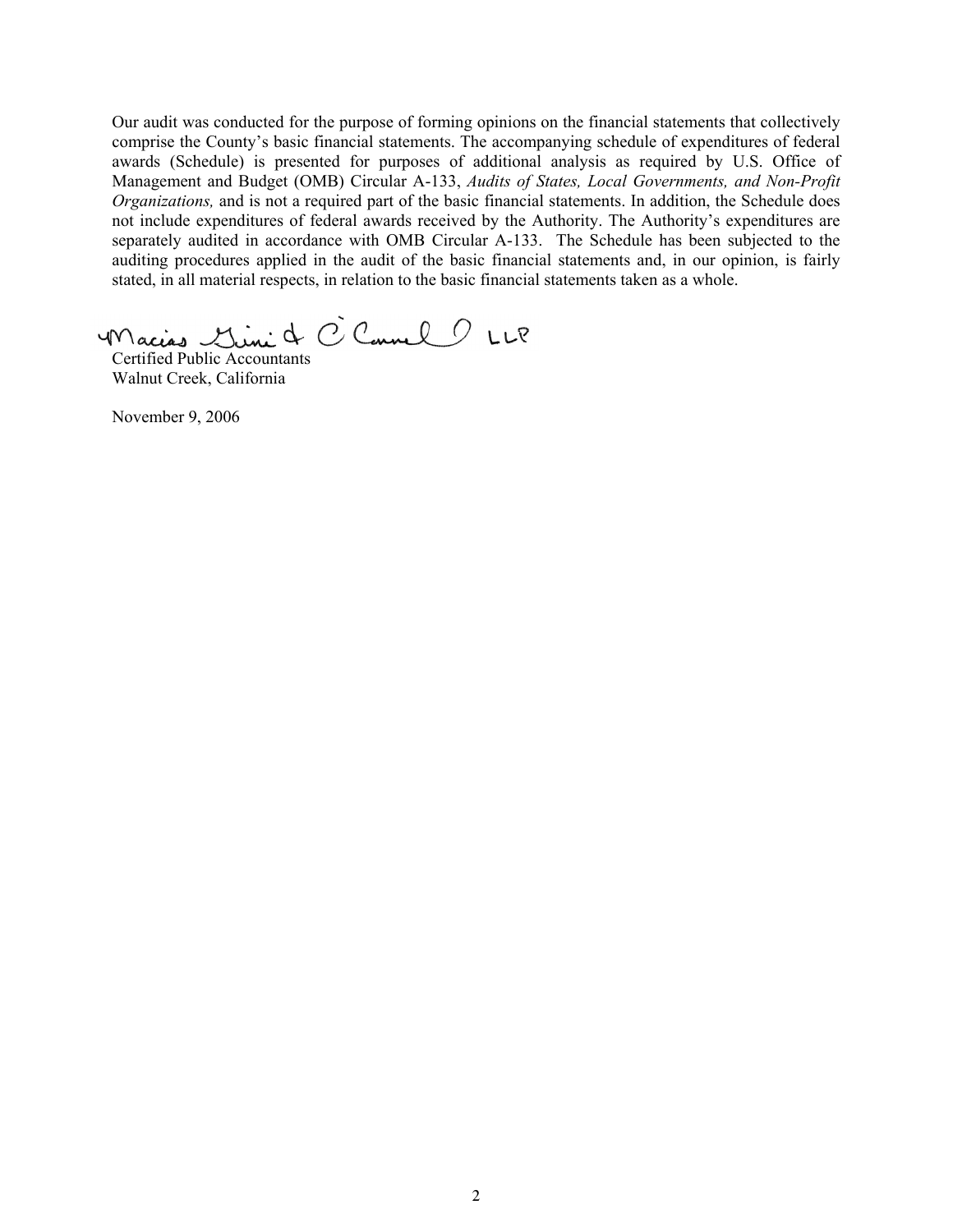# County of San Mateo Schedule of Expenditures of Federal Awards For the Fiscal Year Ended June 30, 2006

|                                                                                                                                       | Catalog of Federal<br>Domestic Assistance | Federal                | Amount<br>Provided to | Pass-Through             |
|---------------------------------------------------------------------------------------------------------------------------------------|-------------------------------------------|------------------------|-----------------------|--------------------------|
| Federal Grantor/Pass-Through Grantor/Program Title                                                                                    | Number (CFDA)                             | Expenditures           | Subrecipients         | <b>Entity Number</b>     |
| U.S. OFFICE OF NATIONAL DRUG CONTROL POLICY                                                                                           |                                           |                        |                       |                          |
| Direct Program:<br>High Intensity Drug Trafficking Area                                                                               | 07                                        | 2,859,272              |                       | n/a                      |
| Subtotal of Direct Program                                                                                                            |                                           | 2,859,272              |                       |                          |
|                                                                                                                                       |                                           |                        |                       |                          |
| Pass-Through Program, State of Florida, Monroe County Sheriff's Office:<br>High Intensity Drug Trafficking Area                       | 07                                        | 32,000                 |                       | A-102-0208-51210         |
| Subtotal Pass-Through Program                                                                                                         |                                           | 32,000                 |                       |                          |
| TOTAL U.S. OFFICE OF NATIONAL DRUG CONTROL POLICY                                                                                     |                                           | 2,891,272              |                       |                          |
| <b>U.S. DEPARTMENT OF AGRICULTURE</b>                                                                                                 |                                           |                        |                       |                          |
| Pass-Through Programs, State of California, Department of Food and Agriculture:                                                       |                                           |                        |                       |                          |
| Plant and Animal Disease, Pest Control, and Animal Care<br>Plant and Animal Disease, Pest Control, and Animal Care                    | 10.025<br>10.025                          | 218.629<br>256,290     |                       | 05-0264<br>05-0489       |
| Plant and Animal Disease, Pest Control, and Animal Care                                                                               | 10.025                                    | 63,264                 |                       | 05-0291                  |
| Subtotal of Plant and Animal Disease, Pest Control, and Animal Care                                                                   |                                           | 538,183                |                       |                          |
| Pass-Through Programs, State of California, Department of Social Services:                                                            |                                           |                        |                       |                          |
| Food Stamps Cluster:<br>Food Stamps                                                                                                   | 10.551                                    | 10,589,639             |                       | 06-117-01                |
| State Administrative Matching Grants for Food Stamp Program                                                                           | 10.561                                    | 4,502,792              |                       | n/a                      |
| State Administrative Matching Grants for Food Stamp Program                                                                           | 10.561                                    | 135,318                |                       | 03-75563                 |
| Subtotal of Food Stamps Cluster                                                                                                       |                                           | 15,227,749             |                       |                          |
| Pass-Through Programs, State of California, Department of Education:                                                                  |                                           |                        |                       |                          |
| Child Nutrition Cluster:<br>School Breakfast Program                                                                                  | 10.553                                    | 126,088                |                       | 41-10413-6045223-01-1154 |
| National School Lunch Program                                                                                                         | 10.555                                    | 195,102                | ä,                    | 41-10413-6045223-01-1154 |
| Subtotal of Child Nutrition Cluster                                                                                                   |                                           | 321,190                | $\sim$                |                          |
| Pass-Through Program, State of California, Department of Health Services:                                                             |                                           |                        |                       |                          |
| Special Supplemental Nutrition Program for Women, Infants,<br>and Children (WIC Program)                                              | 10.557                                    | 443,030                |                       | 02-25709                 |
| Special Supplemental Nutrition Program for Women, Infants,                                                                            |                                           |                        |                       |                          |
| and Children (WIC Program)                                                                                                            | 10.557                                    | 1,507,968<br>1,950,998 |                       | 05-45794                 |
| Subtotal of the WIC Program<br>Subtotal Pass-Through Programs                                                                         |                                           | 18,038,120             |                       |                          |
| TOTAL U.S. DEPARTMENT OF AGRICULTURE                                                                                                  |                                           | 18,038,120             |                       |                          |
| U.S. DEPARTMENT OF HOUSING AND URBAN DEVELOPMENT                                                                                      |                                           |                        |                       |                          |
| Direct Programs:                                                                                                                      |                                           |                        |                       |                          |
| Community Development Block Grants/Entitlement Grants                                                                                 | 14.218                                    | 6,452,224              | 1,288,415             | n/a                      |
| Emergency Shelter Grants Program<br>HOME Investment Partnerships Program                                                              | 14.231<br>14.239                          | 126,548<br>15,717,029  | 120,221<br>33,253     | n/a<br>n/a               |
| Subtotal of Direct Programs                                                                                                           |                                           | 22,295,801             | 1,441,889             |                          |
| Pass-Through Program, City & County of San Francisco:                                                                                 |                                           |                        |                       |                          |
| Housing Opportunities for Persons with AIDS (HOPWA)                                                                                   | 14.241                                    | 740,000                | 551,182               | n/a                      |
| TOTAL U.S. DEPARTMENT OF HOUSING AND URBAN DEVELOPMENT                                                                                |                                           | 23,035,801             | 1,993,071             |                          |
| <b>U.S. DEPARTMENT OF JUSTICE</b>                                                                                                     |                                           |                        |                       |                          |
| Direct Programs:                                                                                                                      |                                           |                        |                       |                          |
| Crime Laboratory Improvement -Combined Offender DNA<br>Index System Backlog Reduction                                                 | 16.564                                    | 91,194                 |                       | n/a                      |
| Drug Court Discretionary Grant Program                                                                                                | 16.585                                    | 232,438                | 143,442               | n/a                      |
| State Criminal Alien Assistance Program                                                                                               | 16.606                                    | 955,843                |                       | n/a                      |
| Public Safety Partnership and Community Policing Grants<br>Gang Resistance Education and Training                                     | 16.710                                    | 351,128                |                       | n/a                      |
| Edward Byrne Memorial Justice Assistance Grant Program                                                                                | 16.737<br>16.738                          | 14,098<br>73,483       |                       | n/a<br>n/a               |
| Drug Enforcement Administrative Grant                                                                                                 | 16                                        | 30,533                 |                       | n/a                      |
| Southwest Border Prosecution Initiative                                                                                               | 16A                                       | 143,888                |                       | n/a                      |
| Subtotal of Direct Programs                                                                                                           |                                           | 1,892,605              | 143,442               |                          |
| Pass-Through Programs, State of California, Board of Corrections:<br>Juvenile Justice and Delinquency Prevention_Allocation to States | 16.540                                    | 72,000                 | 64,800                | <b>BDC 300-04</b>        |
| Pass-Through Programs, State of California, Corrections Standards Authority:                                                          |                                           |                        |                       |                          |
| Juvenile Accountability Incentive Block Grants                                                                                        | 16.523                                    | 53,975                 |                       | CSA 169-05               |
| Violent Offender Incarceration and Truth in Sentencing Incentive Grants                                                               | 16.586                                    | 10,519,249             |                       | BDC 029-01               |
| Pass-Through Programs, State of California, Governor's Office of Emergency Services:                                                  |                                           |                        |                       |                          |
| National Institute of Justice Research, Evaluation, and<br>Development Project Grants                                                 | 16.560                                    | 3,265                  |                       | CQ04030410               |
| Crime Victim Assistance                                                                                                               | 16.575                                    | 170,755                |                       | VW05240410               |
| Crime Victim Assistance                                                                                                               | 16.575                                    | 110,000                |                       | SE05150410               |
| Edward Byrne Memorial Justice Assistance Grant Program                                                                                | 16.738                                    | 293,630                |                       | DC05160410               |
| Subtotal of Pass-Through Programs                                                                                                     |                                           | 11,222,874             | 64,800                |                          |
| TOTAL U.S. DEPARTMENT OF JUSTICE                                                                                                      |                                           | 13,115,479             | 208,242               |                          |

See notes to the schedule of expenditures of federal awards.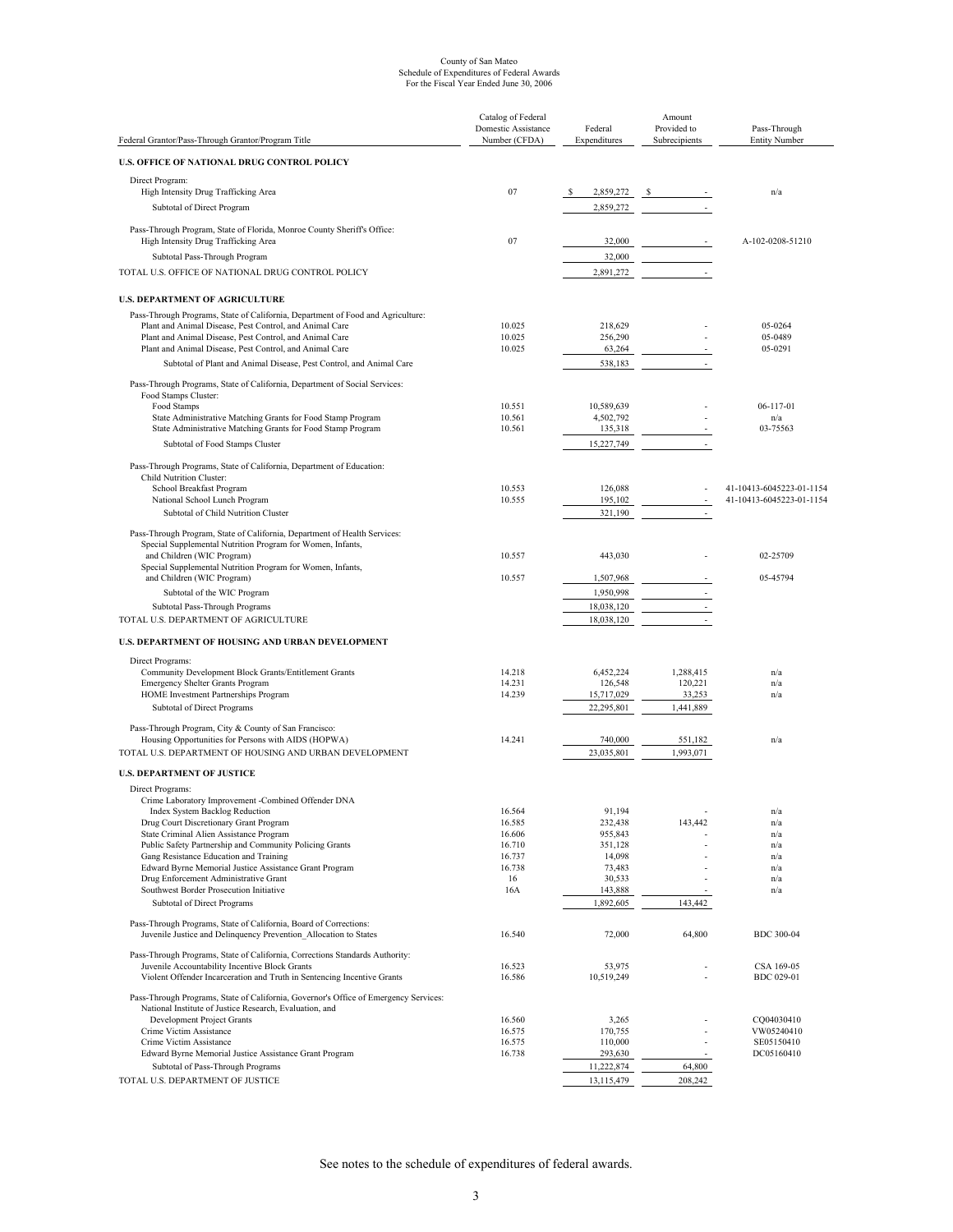# County of San Mateo Schedule of Expenditures of Federal Awards For the Fiscal Year Ended June 30, 2006

|                                                                                                                    | Catalog of Federal                   |                         | Amount                       |                                      |
|--------------------------------------------------------------------------------------------------------------------|--------------------------------------|-------------------------|------------------------------|--------------------------------------|
| Federal Grantor/Pass-Through Grantor/Program Title                                                                 | Domestic Assistance<br>Number (CFDA) | Federal<br>Expenditures | Provided to<br>Subrecipients | Pass-Through<br><b>Entity Number</b> |
| <b>U.S. DEPARTMENT OF LABOR</b>                                                                                    |                                      |                         |                              |                                      |
| Pass-Through Program, State of California, Department of Aging:                                                    |                                      |                         |                              |                                      |
| Senior Community Service Employment Program                                                                        | 17.235                               | 127,887                 | 127,887                      | TV-0506-08                           |
| Pass-Through Programs, State of California, Employment Development Department:                                     |                                      |                         |                              |                                      |
| Workforce Investment Act Cluster:                                                                                  |                                      |                         |                              |                                      |
| Workforce Investment Act (WIA) Adult Program                                                                       | 17.258                               | 798,848                 | 89,202                       | R692504                              |
| Workforce Investment Act (WIA) Adult Program                                                                       | 17.258                               | 183,775                 | 72,522                       | R588753                              |
| Workforce Investment Act (WIA) Youth Activities                                                                    | 17.259                               | 780,960                 | 640,270                      | R692504                              |
| Workforce Investment Act (WIA) Youth Activities                                                                    | 17.259                               | 147,041                 |                              | R588753                              |
| Workforce Investment Act (WIA) Dislocated Workers                                                                  | 17.260<br>17.260                     | 1,861,297               | 138,750                      | R692504<br>R588753                   |
| Workforce Investment Act (WIA) Dislocated Workers<br>Workforce Investment Act (WIA) Dislocated Workers             | 17.260                               | 1,255,429<br>302,680    | 310,284<br>185,432           | R485307                              |
| Workforce Investment Act (WIA) Dislocated Workers                                                                  | 17.260                               | 202,237                 | 88,110                       | C-2004-819                           |
| Subtotal of Workforce Investment Act Cluster                                                                       |                                      | 5,532,267               | 1,524,570                    |                                      |
| Subtotal of Pass-Through Programs                                                                                  |                                      | 5,660,154               | 1,652,457                    |                                      |
|                                                                                                                    |                                      |                         |                              |                                      |
| TOTAL U.S. DEPARTMENT OF LABOR                                                                                     |                                      | 5,660,154               | 1,652,457                    |                                      |
| <b>U.S. DEPARTMENT OF TRANSPORTATION</b>                                                                           |                                      |                         |                              |                                      |
| Direct Program:                                                                                                    |                                      |                         |                              |                                      |
| Airport Improvement Program                                                                                        | 20.106                               | 620,546                 |                              | n/a                                  |
| Subtotal of Direct Program                                                                                         |                                      | 620,546                 |                              |                                      |
| Pass-Through Program, State of California, Department of Transportation:                                           |                                      |                         |                              |                                      |
| Highway Planning and Construction (Federal-Aid Highway Program)                                                    | 20.205                               | 310,000                 |                              | STPL 5935 (031)                      |
| Highway Planning and Construction (Federal-Aid Highway Program)                                                    | 20.205                               | 400,000                 |                              | STPL 5935 (034)                      |
| Highway Planning and Construction (Federal-Aid Highway Program)                                                    | 20.205                               | 34,372                  |                              | STPL 5935 (032)                      |
| Highway Planning and Construction (Federal-Aid Highway Program)                                                    | 20.205                               | 32,530                  |                              | STPL-HSR-5935 (027)                  |
| Subtotal of Highway Planning and Construction (Federal-Aid Highway Program)                                        |                                      | 776,902                 |                              |                                      |
|                                                                                                                    |                                      |                         |                              |                                      |
| Pass-Through Program, State of California, Office of Traffic Safety:<br>State and Community Highway Safety         | 20.600                               | 46,278                  |                              | AL0406                               |
| Pass-Through Program, City of Daly City:                                                                           |                                      |                         |                              |                                      |
| State and Community Highway Safety                                                                                 | 20.600                               | 30,782                  |                              | AL0521                               |
| State and Community Highway Safety                                                                                 | 20.600                               | 2,419                   |                              | AL0678                               |
| Subtotal of State and Community Highway Safety                                                                     |                                      | 79,479                  |                              |                                      |
| Subtotal of Pass-Through Programs                                                                                  |                                      | 856,381                 |                              |                                      |
| TOTAL U.S. DEPARTMENT OF TRANSPORTATION                                                                            |                                      | 1,476,927               |                              |                                      |
|                                                                                                                    |                                      |                         |                              |                                      |
| U.S. ENVIRONMENTAL PROTECTION AGENCY                                                                               |                                      |                         |                              |                                      |
| Pass-Through Program, State of California, Water Control Resources Board:                                          |                                      |                         |                              |                                      |
| Local Oversight Program - Groundwater Protection                                                                   | 66                                   | 207,840                 |                              | 05-016-250-0                         |
|                                                                                                                    |                                      |                         |                              |                                      |
| Pass-Through Program, State of California, Department of Health Services:                                          |                                      |                         |                              |                                      |
| Beach Monitoring and Notification Program Implementation Grants                                                    | 66.472                               | 25,000                  |                              | 04-3587                              |
| Subtotal of Pass-Through Programs                                                                                  |                                      | 232,840                 |                              |                                      |
| TOTAL U.S. ENVIRONMENTAL PROTECTION AGENCY                                                                         |                                      | 232,840                 |                              |                                      |
|                                                                                                                    |                                      |                         |                              |                                      |
| <b>U.S. DEPARTMENT OF EDUCATION</b>                                                                                |                                      |                         |                              |                                      |
| Pass-Through Program, San Mateo County Office of Education:                                                        |                                      |                         |                              |                                      |
| Special Education Grants to States                                                                                 | 84.027                               | 1,979,619               |                              | 05-14468-1041-01                     |
| TOTAL U.S. DEPARTMENT OF EDUCATION                                                                                 |                                      | 1,979,619               |                              |                                      |
|                                                                                                                    |                                      |                         |                              |                                      |
| U.S. DEPARTMENT OF HEALTH AND HUMAN SERVICES                                                                       |                                      |                         |                              |                                      |
| Direct Programs:                                                                                                   |                                      |                         |                              |                                      |
| Community Health Centers                                                                                           | 93.224                               | 1,616,347               |                              | n/a                                  |
| Substance Abuse and Mental Health Services Projects of Regional and                                                |                                      |                         |                              |                                      |
| National Significance                                                                                              | 93.243                               | 1,875,303               | 1,142,178                    | n/a                                  |
| Health Care and Other Facilities<br>Adolescent Family Life Demonstration Projects                                  | 93.887<br>93.995                     | 639,319<br>314,324      |                              | n/a<br>n/a                           |
|                                                                                                                    |                                      |                         |                              |                                      |
| Subtotal of Direct Programs                                                                                        |                                      | 4,445,293               | 1,142,178                    |                                      |
| Pass-Through Programs, State of California, Department of Aging:                                                   |                                      |                         |                              |                                      |
| Special Programs for the Aging - Title III, Part B - Grants for                                                    |                                      |                         |                              |                                      |
| Supportive Services and Senior Centers                                                                             | 93.044                               | 821,435                 | 689,854                      | AP-0506-08                           |
| Special Programs for the Aging - Title III, Part C - Nutrition Services                                            | 93.045                               | 1,054,775               | 932,820                      | AP-0506-08                           |
| Nutrition Services Incentive Program                                                                               | 93.053                               | 183,664                 | 183,664                      | AP-0506-08                           |
| Subtotal of Special Programs for the Aging Cluster                                                                 |                                      | 2,059,874               | 1,806,338                    |                                      |
| Special Programs for the Aging - Title VII, Chapter 3 - Programs for                                               |                                      |                         |                              |                                      |
| Prevention of Elder Abuse, Neglect, and Exploitation                                                               | 93.041                               | 11,901                  | 11,901                       | AP-0506-08                           |
| Special Programs for the Aging - Title VII, Chapter 2 - Long Term Care<br>Ombudsman Services for Older Individuals |                                      |                         |                              |                                      |
| Special Programs for the Aging - Title III, Part D - Disease Prevention and                                        | 93.042                               | 37,935                  | 37,935                       | AP-0506-08                           |
| <b>Health Promotion Services</b>                                                                                   | 93.043                               | 42,010                  | 42,010                       | AP-0506-08                           |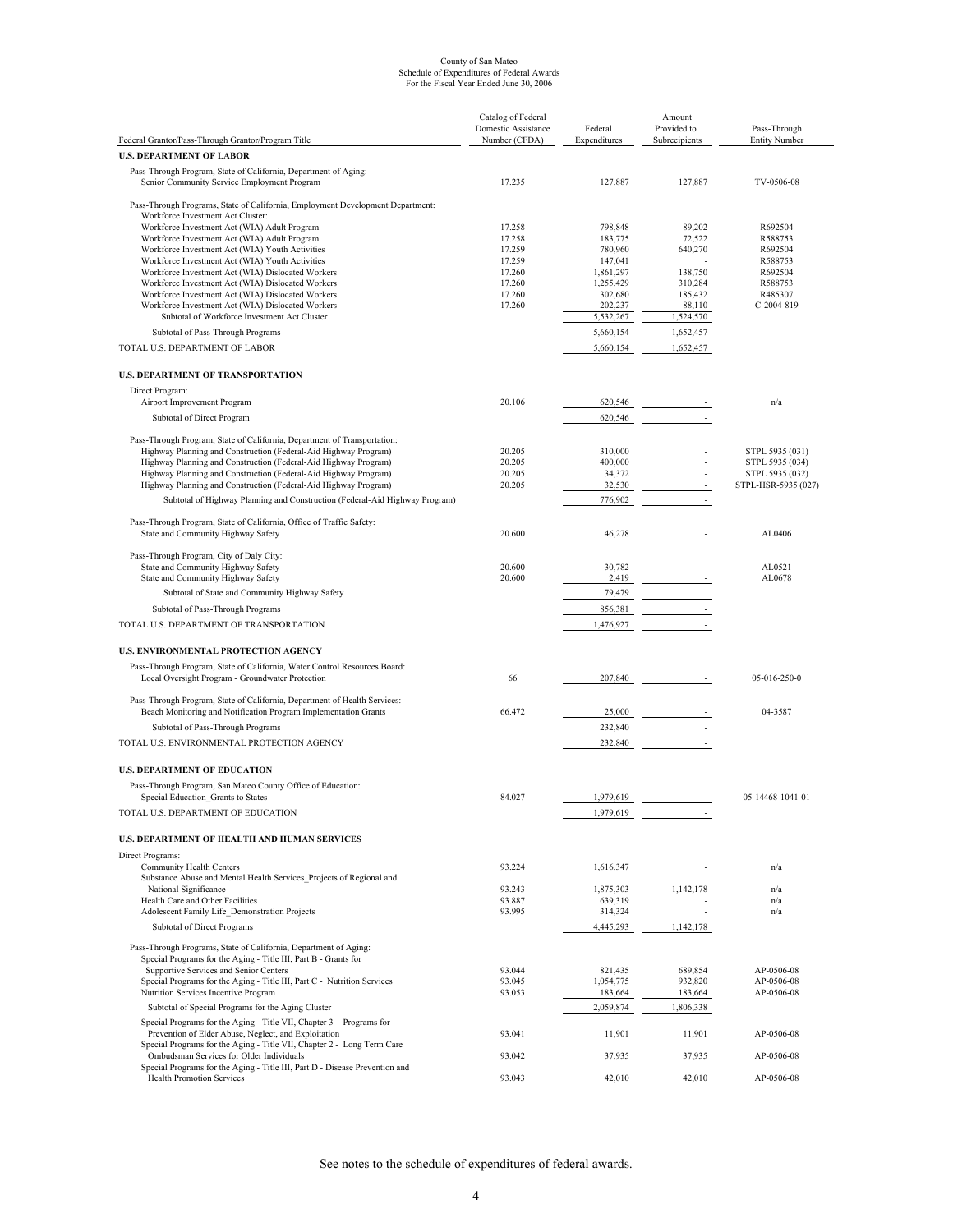# County of San Mateo Schedule of Expenditures of Federal Awards For the Fiscal Year Ended June 30, 2006

|                                                                                                                                         | Catalog of Federal                   |                         | Amount                       |                                      |
|-----------------------------------------------------------------------------------------------------------------------------------------|--------------------------------------|-------------------------|------------------------------|--------------------------------------|
| Federal Grantor/Pass-Through Grantor/Program Title                                                                                      | Domestic Assistance<br>Number (CFDA) | Federal<br>Expenditures | Provided to<br>Subrecipients | Pass-Through<br><b>Entity Number</b> |
| U.S. DEPARTMENT OF HEALTH AND HUMAN SERVICES (Continued)                                                                                |                                      |                         |                              |                                      |
|                                                                                                                                         | 93.052                               | 264,490                 | 133,114                      | AP-0506-08                           |
| National Family Caregiver Support<br>U.S. Repatriation                                                                                  | 93.579                               | 1,504                   |                              | n/a                                  |
| Medical Assistance Program (Medicaid; Title XIX)                                                                                        | 93.778                               | 365,817                 |                              | MS-0506-13                           |
| Centers for Medicare and Medicaid Services (CMS) Research,                                                                              |                                      |                         |                              |                                      |
| Demonstrations and Evaluations                                                                                                          | 93.779                               | 70,406                  | 63,792                       | HI-0506-08                           |
| Pass-Through Programs, State of California, Department of Health Services:                                                              |                                      |                         |                              |                                      |
| Acquired Immunodeficiency Syndrome (AIDS) Activity                                                                                      | 93.118                               | 1,317,906               | 175,003                      | 04-35379                             |
| Disabilities Prevention                                                                                                                 | 93.184                               | 836,096                 |                              | n/a                                  |
| <b>Immunization Grants</b>                                                                                                              | 93.268                               | 342,689                 | ä,                           | 05-45427                             |
| <b>Immunization Grants</b>                                                                                                              | 93.268                               | 29,396                  |                              | 05-45468                             |
| Centers for Disease Control and Prevention - Investigations and<br><b>Technical Assistance</b>                                          | 93.283                               | 1,544,573               |                              | n/a                                  |
| Social Services Block Grant                                                                                                             | 93.667                               | 397,170                 |                              | n/a                                  |
| State Children's Insurance Program                                                                                                      | 93.767                               | 272,451                 |                              | n/a                                  |
| Medical Assistance Program (Medicaid; Title XIX)                                                                                        | 93.778                               | 1,091,819               |                              | n/a                                  |
| Medical Assistance Program (Medicaid; Title XIX)                                                                                        | 93.778                               | 211,971                 |                              | 05-45167                             |
| National Bioterrorism Hospital Preparedness Program                                                                                     | 93.889                               | 351,754                 |                              | n/a                                  |
| Preventive Health Services_Sexually Transmitted Diseases Control Grants<br>Maternal and Child Health Services Block Grant to the States | 93.977                               | 40,050                  |                              | 05-45684                             |
|                                                                                                                                         | 93.994                               | 1,026,359               |                              | 200541                               |
| Pass-Through Programs, State of California, Department of Mental Health:                                                                |                                      |                         |                              |                                      |
| Projects for Assistance in Transition from Homelessness (PATH)                                                                          | 93.150                               | 133,617                 | 133,617                      | n/a                                  |
| Block Grants for Community Mental Health Services                                                                                       | 93.958                               | 872,691                 | 170,599                      | n/a                                  |
|                                                                                                                                         |                                      |                         |                              |                                      |
| Pass-Through Programs, State of California, Department of Social Services:<br>Promoting Safe and Stable Families                        | 93.556                               | 789,959                 |                              | n/a                                  |
| Temporary Assistance for Needy Families                                                                                                 | 93.558                               | 36,915,476              |                              | n/a                                  |
| Refugee and Entrant Assistance - State Administered Programs                                                                            | 93.566                               | 112,299                 |                              | n/a                                  |
| Child Welfare Services - State Grants                                                                                                   | 93.645                               | 321,775                 | ÷                            | n/a                                  |
| Foster Care - Title IV-E                                                                                                                | 93.658                               | 15,056,107              |                              | n/a                                  |
| Foster Care - Title IV-E                                                                                                                | 93.658                               | 964,995                 |                              | 2024.00.01                           |
| <b>Adoption Assistance</b>                                                                                                              | 93.659                               | 2,578,571               |                              | n/a                                  |
| Chafee Foster Care Independence Program<br>Medical Assistance Program (Medicaid; Title XIX)                                             | 93.674<br>93.778                     | 227,990<br>3,453,786    |                              | n/a<br>n/a                           |
|                                                                                                                                         |                                      |                         |                              |                                      |
| Pass-Through Program, State of California, Department of Child Support Services:                                                        |                                      |                         |                              |                                      |
| Child Support Enforcement                                                                                                               | 93.563                               | 7,554,504               |                              | n/a                                  |
|                                                                                                                                         |                                      |                         |                              |                                      |
| Pass-Through Programs, State of California, Department of Education:                                                                    |                                      |                         |                              |                                      |
| Child Care and Development Fund Cluster:<br>Child Care and Development Block Grants                                                     | 93.575                               | 1,945,473               | 1,945,473                    | C <sub>2</sub> AP-5060               |
| Child Care and Development Block Grants                                                                                                 | 93.575                               | 202,926                 |                              | CAPP-5067                            |
| Child Care Mandatory and Matching Funds of the                                                                                          |                                      |                         |                              |                                      |
| Child Care and Development Fund                                                                                                         | 93.596                               | 248,170                 |                              | CAPP-5067                            |
| Subtotal of Child Care and Development Fund Cluster                                                                                     |                                      | 2,396,569               | 1,945,473                    |                                      |
|                                                                                                                                         |                                      |                         |                              |                                      |
| Pass-Through Programs, State of California, Alcohol and Drug Programs:                                                                  |                                      |                         |                              |                                      |
| Medical Assistance Program (Medicaid; Title XIX)                                                                                        | 93.778                               | 308,738                 | 121,684                      | 06B1CASAPT-02                        |
| Block Grants for Prevention and Treatment of Substance Abuse                                                                            | 93.959                               | 4,640,037               |                              | 06B1CASAPT-02                        |
| Pass-Through Program, City and County of San Francisco:                                                                                 |                                      |                         |                              |                                      |
| HIV Emergency Relief Project Grants                                                                                                     | 93.914                               | 1,387,074               | 427,292                      | POHC06000693                         |
| HIV Emergency Relief Project Grants                                                                                                     | 93.914                               | 667,298                 | 159,607                      | DPHC0700051501                       |
| Subtotal of HIV Emergency Relief Program Grants                                                                                         |                                      | 2,054,372               | 586,899                      |                                      |
| Subtotal of Pass-Through Programs                                                                                                       |                                      | 88,697,657              | 5,228,365                    |                                      |
|                                                                                                                                         |                                      |                         |                              |                                      |
| TOTAL U.S. DEPARTMENT OF HEALTH AND HUMAN SERVICES                                                                                      |                                      | 93,142,950              | 6,370,543                    |                                      |
|                                                                                                                                         |                                      |                         |                              |                                      |
| U.S. DEPARTMENT OF HOMELAND SECURITY                                                                                                    |                                      |                         |                              |                                      |
| Pass-Through Programs, State of California, Governor's Office of Emergency Services:                                                    |                                      |                         |                              |                                      |
| Homeland Security Cluster:<br>Homeland Security Grant Program                                                                           | 97.067                               | 1,793,549               |                              | 2004-45                              |
| Homeland Security Grant Program                                                                                                         | 97.067                               | 543,161                 |                              | 2005-15                              |
| Subtotal of Homeland Security Cluster                                                                                                   |                                      | 2,336,710               |                              |                                      |
|                                                                                                                                         |                                      |                         |                              |                                      |
| State Homeland Security Program (SHSP)                                                                                                  | 97.073                               | 73,651                  |                              | 2003-0167                            |
| State Homeland Security Program (SHSP)                                                                                                  | 97.073                               | 413,238                 |                              | 2003-35                              |
| Subtotal of State Homeland Security Program                                                                                             |                                      | 486,889                 |                              |                                      |
|                                                                                                                                         |                                      |                         |                              |                                      |
| Pass-Through Programs, City and County of San Francisco:                                                                                |                                      |                         |                              |                                      |
| Urban Areas Security Initiative                                                                                                         | 97.008                               | 646,216                 |                              | 2004-0014                            |
| Subtotal of Pass-Through Programs                                                                                                       |                                      | 3,469,815               |                              |                                      |
| TOTAL U.S. DEPARTMENT OF HOMELAND SECURITY                                                                                              |                                      | 3,469,815               |                              |                                      |
| TOTAL EXPENDITURES OF FEDERAL AWARDS                                                                                                    |                                      | 163,042,977<br>S        | 10,224,313<br>ς              |                                      |
|                                                                                                                                         |                                      |                         |                              |                                      |

See notes to the schedule of expenditures of federal awards.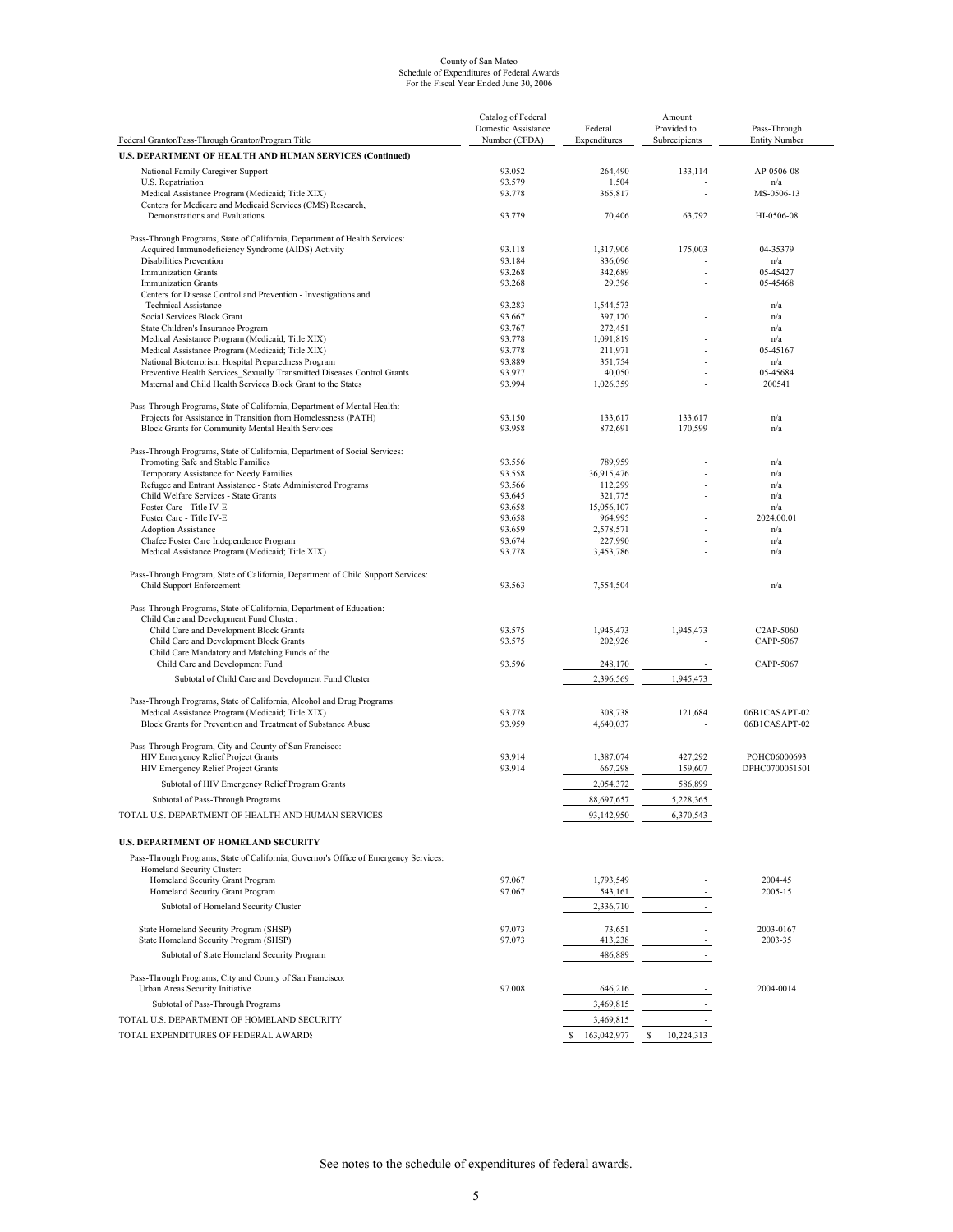#### Notes to the Schedule of Expenditures of Federal Awards For the Fiscal Year Ended June 30, 2006

#### **1. GENERAL**

The schedule of expenditures of federal awards (Schedule) includes the federal grant activity of the County of San Mateo (County). All federal financial assistance received directly from federal agencies as well as federal financial assistance passed through other governmental agencies are included on this schedule except for assistance related to Medical Assistance (Medi-Cal) and Medicare Hospital Insurance (Medicare) (Note 5) and the Housing Authority of the County of San Mateo (Authority) (Note 7).

#### **2. BASIS OF ACCOUNTING**

The accompanying Schedule is presented using the modified accrual basis of accounting for program expenditures accounted for in the governmental funds and the accrual basis of accounting for program expenditures accounted for in the proprietary funds as described in Note 2(b) of the County's basic financial statements. In addition, the outstanding balance of prior years' loans that have significant continuing compliance requirements has been included in total federal expenditures for the HOME Investment Partnerships program.

#### **3. RELATIONSHIP TO FEDERAL FINANCIAL REPORTS**

Amounts reported in the accompanying Schedule agree or can be reconciled with amounts reported in the related federal financial assistance reports.

#### **4. RELATIONSHIP TO BASIC FINANCIAL STATEMENTS**

Federal award expenditures agree or can be reconciled with the amounts reported in the County's basic financial statements.

#### **5. MEDI-CAL AND MEDICARE**

Direct Medi-Cal and Medicare expenditures are excluded from the Schedule. These expenditures represent fees for services and are not included in the Schedule or in determining major programs. The County assists the State in determining eligibility and provides Medi-Cal and Medicare services through County-owned facilities. Administrative costs related to Medi-Cal and Medicare are, however, included in the Schedule under Medical Assistance Program (CFDA number 93.778).

#### **6. FOOD COUPONS**

The County issued food coupons valued at \$10,589,639 during the year ended June 30, 2006. This amount is for information only as receipts and issuances of food coupons are not recorded in the County's financial records.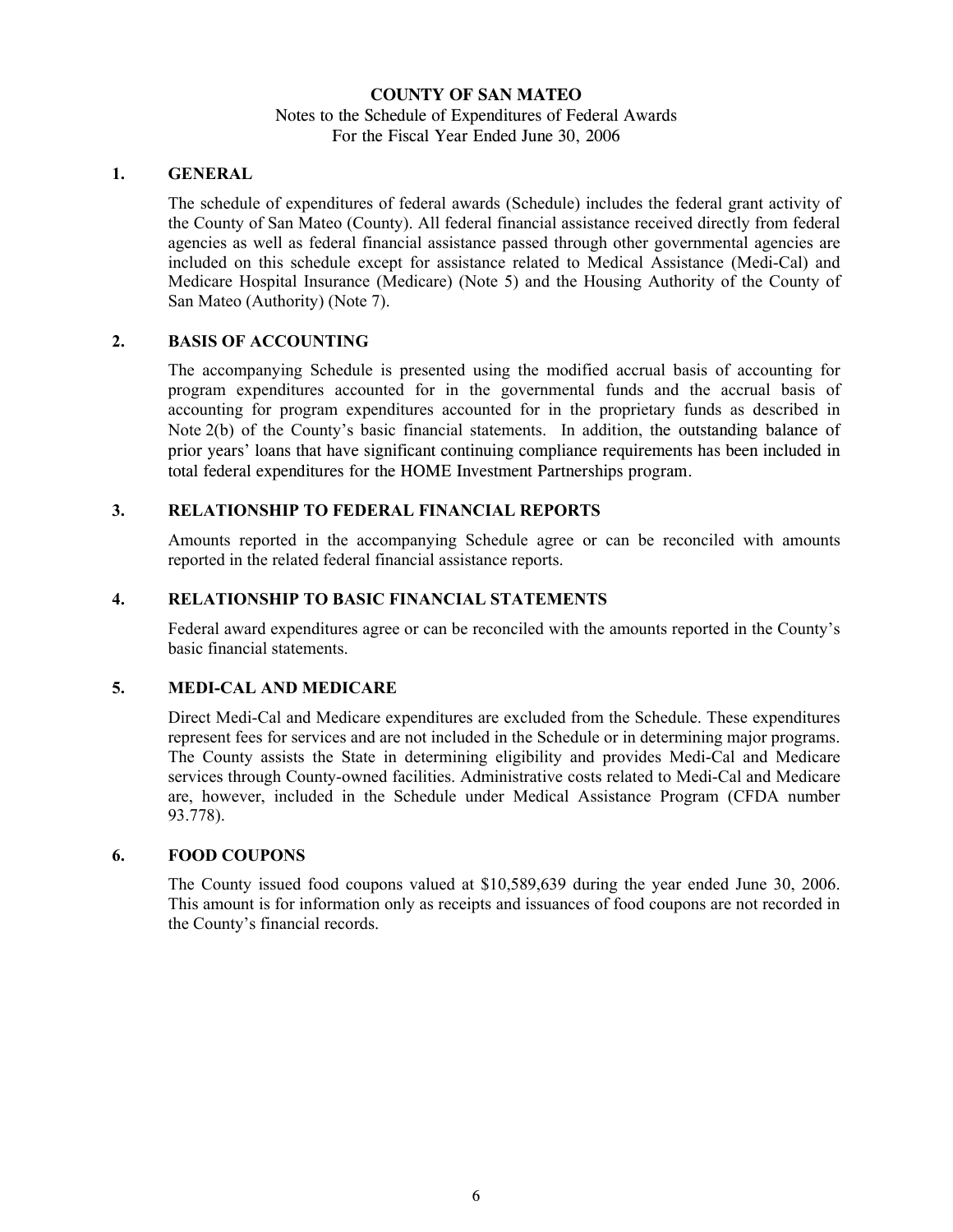Notes to the Schedule of Expenditures of Federal Awards (Continued) For the Fiscal Year Ended June 30, 2006

#### **7. HOUSING AUTHORITY OF COUNTY OF SAN MATEO**

Authority expenditures are excluded from the Schedule because the Authority is separately audited. The programs of the Authority are as follows:

| Program Title                                     | CFDA Number      | Federal<br>Expenditures  |
|---------------------------------------------------|------------------|--------------------------|
| Public and Indian Housing<br>Capital Fund Program | 14.850<br>14.872 | \$<br>148,750<br>171,220 |
| Section 8 Programs:                               |                  |                          |
| Moderate Rehabilitation<br>Housing Choice Voucher | 14.856<br>14.871 | 1,163,808<br>54,755,940  |
| <b>Shelter Plus Care</b><br>Moving to Work        | 14.238<br>14.871 | 1,710,062<br>5,081,466   |
| Supportive Housing                                | 14.235           | 470,273                  |
| Total                                             |                  | 63,501,519               |

#### **8. LOANS OUTSTANDING**

The County participates in certain federal award programs that sponsor revolving loan programs, which are administered by the County. These programs maintain servicing and trust arrangements with the County to collect loan repayments. The funds are returned to the programs upon repayment of the principal and interest. The federal government has imposed certain significant continuing compliance requirements with respect to the loans rendered under the HOME Investment Partnership (HOME) Program (CFDA number 14.239). In accordance with Subpart B, Section 205 of the U.S. Office of Management and Budget Circular A-133, the County has reported the outstanding balance of loans from previous years that have significant continuing compliance requirements as of June 30, 2006 along with the value of total outstanding and new loans made during the current year.

During the year ended June 30, 2006, the County incurred \$619,171 in expenditures related to new loans under the HOME program. As of June 30, 2006, the total amount of HOME loans outstanding subject to continuing compliance requirements was \$15,518,606, which is included in the Schedule.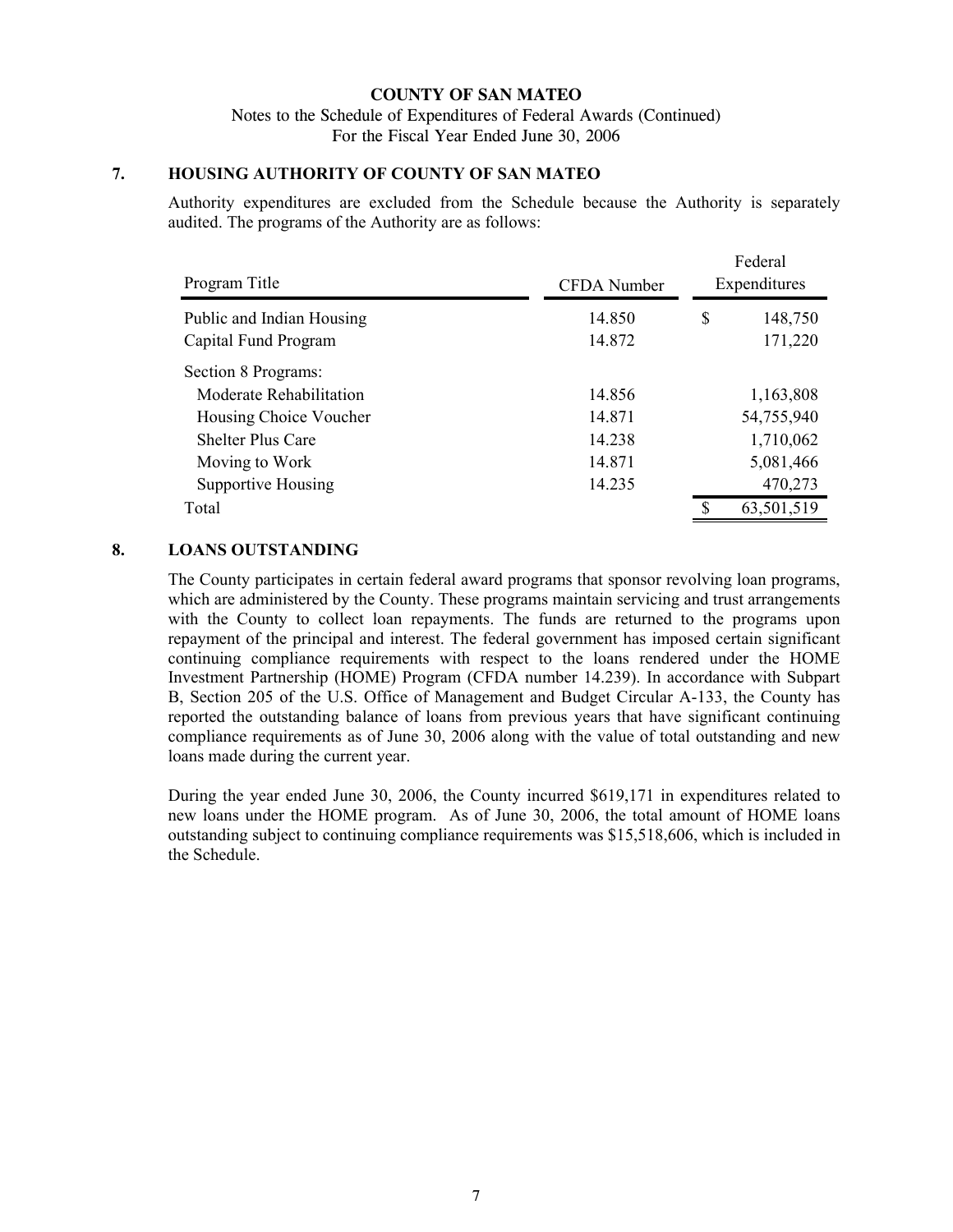Notes to the Schedule of Expenditures of Federal Awards (Continued) For the Fiscal Year Ended June 30, 2006

## **9. CALIFORNIA DEPARTMENT OF AGING (CDA) SINGLE AUDIT REPORTING REQUIREMENTS**

The terms and conditions of agency contracts with CDA, beginning for FY 2005/06, require agencies to display state-funded expenditures discretely along with the related federal expenditures. For state grants not involving federal funding, the amounts are to be displayed separately. The following schedule is presented to comply with these requirements.

| Federal Grantor                                       |             | Grant/          |               |                                      |  |
|-------------------------------------------------------|-------------|-----------------|---------------|--------------------------------------|--|
| Pass-through Grantor                                  | <b>CFDA</b> | Contract        | Expenditures  |                                      |  |
| Program Title                                         | No.         | Number          | <b>State</b>  | Federal                              |  |
| <b>U.S. Department of Labor</b>                       |             |                 |               |                                      |  |
| Passed through CA Department of Aging                 |             |                 |               |                                      |  |
| Senior Community Service Employment Program           | 17.235      | $TV-0506-08$ \$ | 36,800        | $\boldsymbol{\mathsf{S}}$<br>127,887 |  |
| <b>U.S. Department of Health &amp; Human Services</b> |             |                 |               |                                      |  |
| Passed through CA Department of Aging                 |             |                 |               |                                      |  |
| Special Programs for Aging-Title VII, Chapter 3       |             |                 |               |                                      |  |
| Programs for Prevention of Elder Abuse,               |             |                 |               |                                      |  |
| Neglect, & Exploitation                               | 93.041      | AP-0506-08      | 463           | 11,901                               |  |
| Special Programs for Aging-Title VII, Chapter 2       |             |                 |               |                                      |  |
| Long Term Care Ombudsman Services for                 |             |                 |               |                                      |  |
| Older Individuals                                     | 93.042      | AP-0506-08      | 5,545         | 37,935                               |  |
| Special Programs for Aging-Title III, Part D          |             |                 |               |                                      |  |
| Disease Prevention and Health Promotion               |             |                 |               |                                      |  |
| Services                                              | 93.043      | AP-0506-08      | 7,266         | 42,010                               |  |
| Special Programs for Aging-Title III, Part B          |             |                 |               |                                      |  |
| Grants for Supportive Services and Senior             |             |                 |               |                                      |  |
| Centers                                               | 93.044      | AP-0506-08      | 123,629       | 821,435                              |  |
| Special Programs for Aging-Title III, Part C          |             |                 |               |                                      |  |
| <b>Nutrition Services</b>                             | 93.045      | AP-0506-08      | 232,459       | 1,054,775                            |  |
| <b>National Family Caregiver Support</b>              | 93.052      | AP-0506-08      |               | 264,490                              |  |
| <b>Nutrition Services Incentive Program</b>           | 93.053      | AP-0506-08      |               | 183,664                              |  |
| U.S. Repatriation                                     | 93.579      | n/a             |               | 1,504                                |  |
| Medical Assistance Program (Medicaid; Title XIX)      | 93.778      | MS-0506-13      | 365,816       | 365,817                              |  |
| Centers for Medicare and Medicaid Services            |             |                 |               |                                      |  |
| (CMS) Research, Demonstrations and                    |             |                 |               |                                      |  |
| Evaluations                                           | 93.779      | HI-0506-08      | 182,154       | 70,406                               |  |
| Total Expenditures of State and Federal Awards        |             |                 | \$<br>954,132 | \$2,981,824                          |  |
|                                                       |             |                 |               |                                      |  |
| State Awards - California Department of Aging:        |             |                 |               |                                      |  |
| Area Agency on Aging - Administration                 |             | AP-0506-08 \$   | 11,849        |                                      |  |
| CBSP - Linkages                                       |             | AP-0506-08      | 249,566       |                                      |  |
| CBSP - Respite Purchase of Service                    |             | AP-0506-08      | 17,000        |                                      |  |
| CBSP - Brown Bag Program                              |             | AP-0506-08      | 23,425        |                                      |  |
| <b>CBSP - ADCRC</b>                                   |             | AP-0506-08      | 75,884        |                                      |  |
| Ombudsman Volunteer Recruitment Initiative            |             | AP-0506-08      | 27,468        |                                      |  |
| Total Expenditures of CDA Awards                      |             |                 | \$<br>405,192 |                                      |  |
|                                                       |             |                 |               |                                      |  |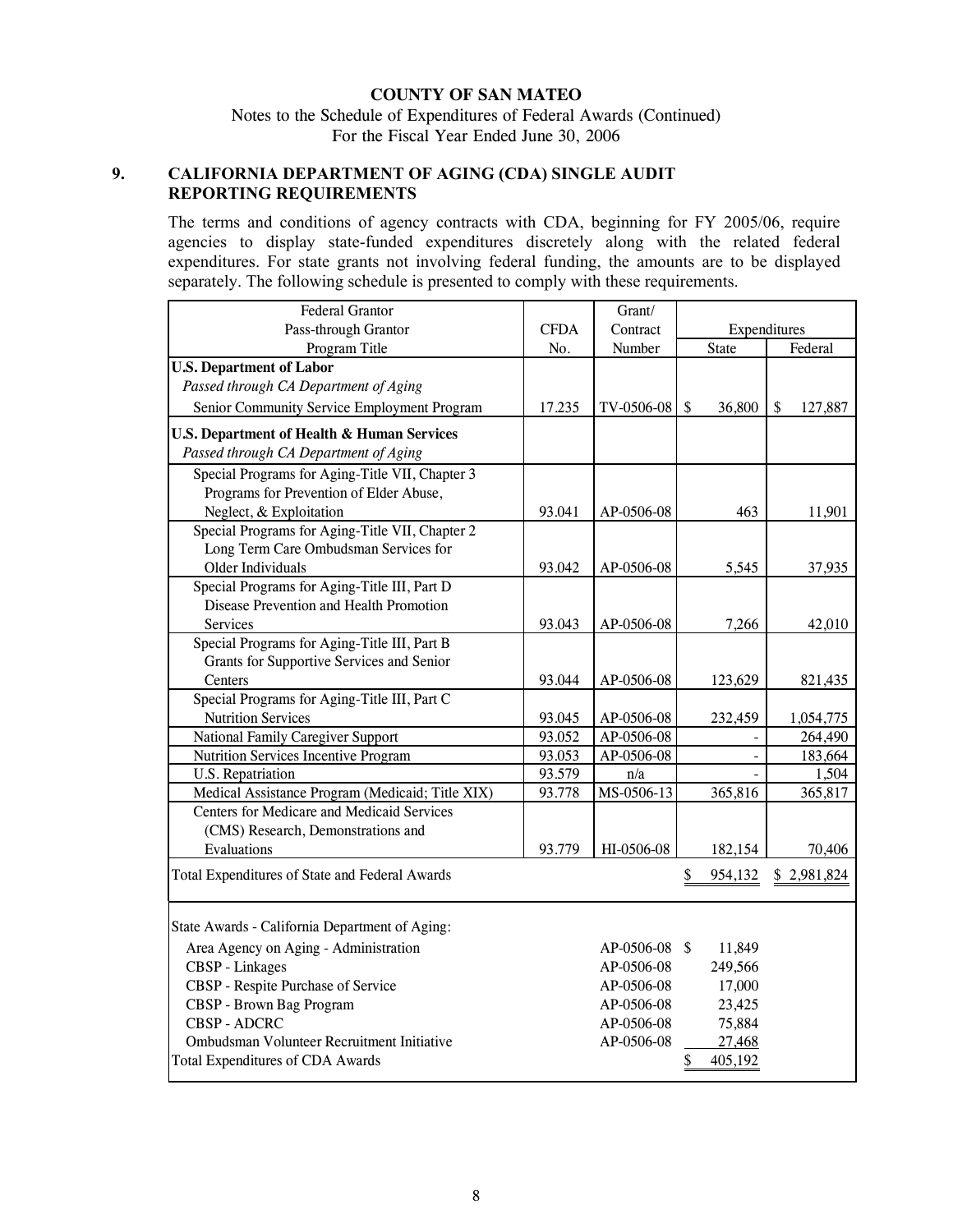## Notes to the Schedule of Expenditures of Federal Awards (Continued) For the Fiscal Year Ended June 30, 2006

#### **10. PROGRAM TOTALS**

The schedule of expenditures of federal awards does not summarize programs that receive funding from various funding sources or grants. The following table summarizes these programs by CFDA numbers.

| Program Title /<br>Federal Grantor or Pass-Through Grantor                               | Pass Through<br><b>Entity Number</b> |               |                          | Federal<br>Expenditures |
|------------------------------------------------------------------------------------------|--------------------------------------|---------------|--------------------------|-------------------------|
| (a) CFDA number 10.561 - State Administrative Matching Grants for Food Stamp Program     |                                      |               |                          |                         |
| State of California, Department of Social Services                                       | n/a                                  |               | \$                       | 4,502,792               |
| State of California, Department of Social Services                                       | 03-75563                             |               |                          | 135,318                 |
|                                                                                          |                                      | Program Total | \$                       | 4,638,110               |
|                                                                                          |                                      |               |                          |                         |
| (b) CFDA number 16.575 - Crime Victim Assistance                                         |                                      |               |                          |                         |
| State of California, Office of Emergency Services                                        | VW05240410                           |               | \$                       | 170,755                 |
| State of California, Office of Emergency Services                                        | SE05150410                           |               |                          | 110,000                 |
|                                                                                          |                                      | Program Total | - \$                     | 280,755                 |
| (c) CFDA number 16.738 - Edward Byrne Memorial Justice Assistance Grant Program          |                                      |               |                          |                         |
| U.S. Department of Justice                                                               | n/a                                  |               | \$                       | 73,483                  |
| State of California, Governor's Office of Emergency Services DC05160410                  |                                      |               |                          | 293,630                 |
|                                                                                          |                                      | Program Total | \$                       | 367,113                 |
|                                                                                          |                                      |               |                          |                         |
| (d) CFDA number 20.205 - Highway Planning and Construction (Federal-Aid Highway Program) |                                      |               |                          |                         |
| State of California, Department of Transportation                                        | STPL 5935 (031)                      |               | \$                       | 310,000                 |
| State of California, Department of Transportation                                        | STPL 5935 (032)                      |               |                          | 34,372                  |
| State of California, Department of Transportation                                        | STPL 5935 (034)                      |               |                          | 400,000                 |
| State of California, Department of Transportation                                        | STPL-HSR-5935 (027)                  |               |                          | 32,530                  |
|                                                                                          |                                      | Program Total | $\boldsymbol{\$}$        | 776,902                 |
| (e) CFDA number 93.268 - Immunization Grants                                             |                                      |               |                          |                         |
| State of California, Department of Health Services                                       | 05-45427                             |               | \$                       | 342,689                 |
| State of California, Department of Health Services                                       | 05-45468                             |               |                          | 29,396                  |
|                                                                                          |                                      | Program Total | $\overline{\mathcal{S}}$ | 372,085                 |
| (f) CFDA number 93.658 - Foster Care Title IV-E                                          |                                      |               |                          |                         |
| State of California, Department of Social Services                                       | n/a                                  |               | \$                       | 15,056,107              |
| State of California, Department of Social Services                                       | 2024.00.01                           |               |                          | 964,995                 |
|                                                                                          |                                      | Program Total | \$                       | 16,021,102              |
| (g) CFDA number 93.778 - Medical Assistance Program (Medicaid: Title XIX)                |                                      |               |                          |                         |
| State of California, Department of Health Services                                       | n/a                                  |               | \$                       | 1,091,819               |
| State of California, Department of Health Services                                       | 05-45167                             |               |                          | 211,971                 |
| State of California, Department of Social Services                                       | n/a                                  |               |                          | 3,453,786               |
| State of California, Alcohol and Drug Programs                                           | 06B1CASAPT-02                        |               |                          | 308,738                 |
| State of California, Department of Aging                                                 | MS-0506-13                           |               |                          | 365,817                 |
|                                                                                          |                                      | Program Total | \$                       | 5,432,131               |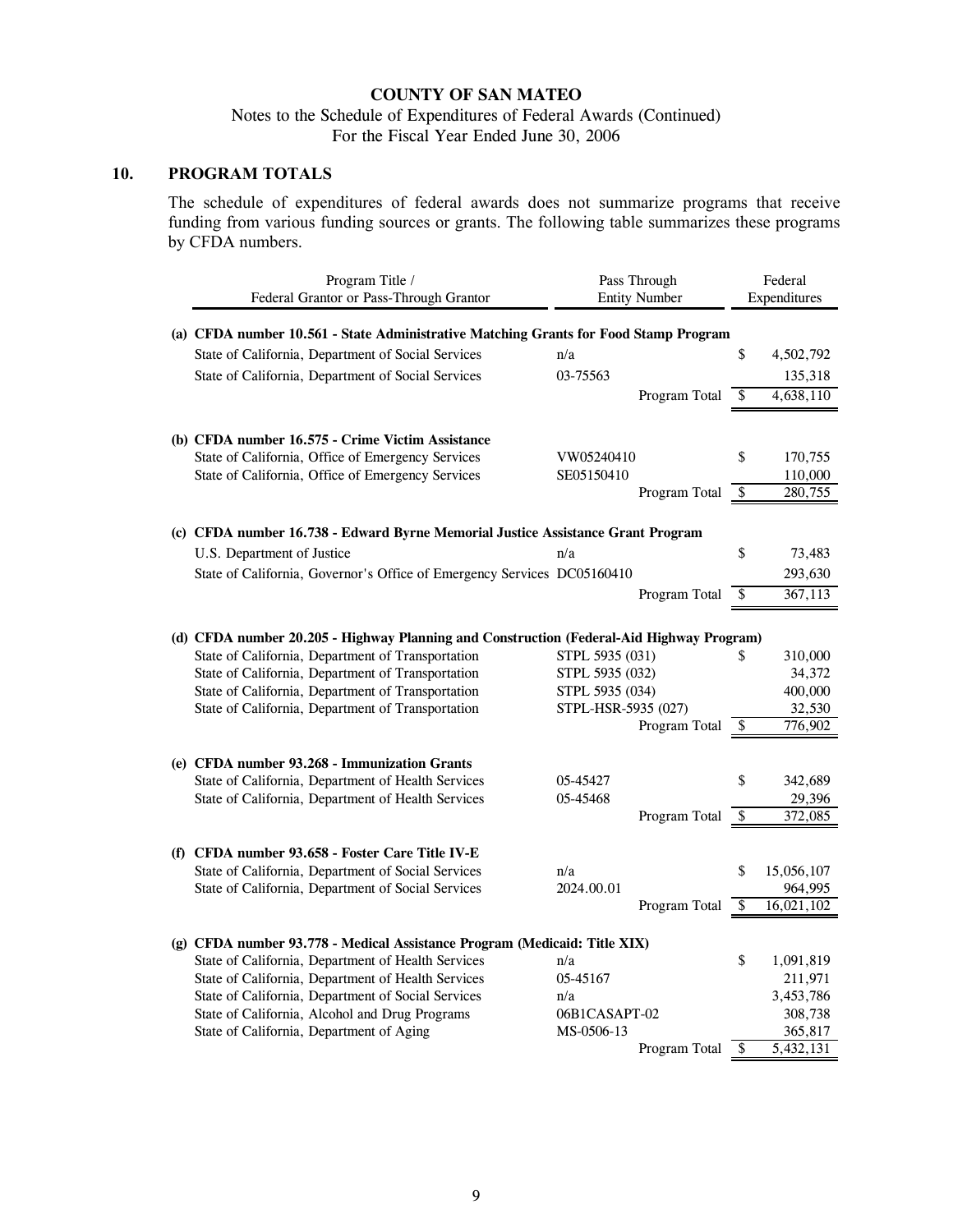#### **COUNTY OF SAN MATEO** Notes to the Schedule of Expenditures of Federal Awards (Continued) For the Fiscal Year Ended June 30, 2006

#### **11. SCHEDULES OF OFFICE OF EMERGENCY SERVICES, BOARD OF CORRECTIONS, AND CALIFORNIA DEPARTMENT OF JUSTICE GRANT EXPENDITURES**

The following schedule represents expenditures for U.S. Department of Justice grants passed through State of California Governor's Office of Emergency Services (OES) and State<br>of California Board of Corrections (BOC), as w

|                                                                    | Grant Number /      |     |                              |              | Cumulative<br>through |     | Actual 7/1/05 - 6/30/06      |              |                 |    | Cumulative<br>Actual         |              |          |
|--------------------------------------------------------------------|---------------------|-----|------------------------------|--------------|-----------------------|-----|------------------------------|--------------|-----------------|----|------------------------------|--------------|----------|
| Program Title and Expenditure Category                             | <b>Grant Period</b> |     | <b>Budget</b>                |              | June 30, 2005         |     | Non-match                    |              | Match           |    | Total                        |              | Variance |
| Region H Grant                                                     | <b>BDC</b> 300-04   |     |                              |              |                       |     |                              |              |                 |    |                              |              |          |
| <b>Personal Services</b><br><b>Operating Expenses</b><br>Equipment | $7/1/04 - 12/31/05$ | \$. | 18.414<br>197,586            | \$           | 11.880<br>132,120     | \$  | 6,534<br>65,466              | \$           |                 | \$ | 18.414<br>197,586            | \$           |          |
| Total                                                              |                     |     | 216,000                      | S            | 144,000               | S   | $72,000$ <sup>1</sup>        | $\sqrt{s}$   |                 | \$ | 216,000                      | \$           |          |
| Special Emphasis Assistance Project                                | SE05150410          |     |                              |              |                       |     |                              |              |                 |    |                              |              |          |
| Personal Services<br><b>Operating Expenses</b><br>Equipment        | $7/1/05 - 6/30/06$  | \$. | 130,735<br>6,765             | \$           |                       | \$. | 104.587<br>5,413             | \$           | 26.148<br>1,352 | \$ | 130,735<br>6,765             | \$           |          |
| Total                                                              |                     |     | 137,500                      | \$           |                       | S   | 110,000<br>$\overline{2}$    | \$           | 27,500          | \$ | 137,500                      | $\mathsf{s}$ |          |
| Victim Witness Assistance Program                                  | VW05240410          |     |                              |              |                       |     |                              |              |                 |    |                              |              |          |
| <b>Personal Services</b><br><b>Operating Expenses</b><br>Equipment | $7/1/05 - 6/30/06$  | \$  | 376,302                      | \$           |                       | \$  | 376,302                      | \$           |                 | \$ | 376,302                      | \$           |          |
| Total                                                              |                     | £.  | 376,302                      | \$           |                       | \$  | $376.302$ <sup>3</sup>       | $\mathbf{s}$ |                 | \$ | 376,302                      | $\mathbb{S}$ |          |
| 2004 Coverdell Training Grant                                      | CO 04030410         |     |                              |              |                       |     |                              |              |                 |    |                              |              |          |
| Personal Services<br><b>Operating Expenses</b><br>Equipment        | 7/01/05-12/31/05    | \$  | 14,125                       | \$           |                       | \$  | 3,265                        | \$           |                 | \$ | 3,265                        | \$           | 10,860   |
| Total                                                              |                     | £.  | 14,125                       | $\mathsf{s}$ |                       | s   | $3,265$ 4                    | $\mathsf{s}$ |                 | s  | 3,265                        | $\mathsf{s}$ | 10,860   |
| San Mateo County Narcotics Task Force                              | DC 05160410         |     |                              |              |                       |     |                              |              |                 |    |                              |              |          |
| <b>Personal Services</b><br><b>Operating Expenses</b><br>Equipment | 7/01/05-6/30/06     | \$. | 150,281<br>26,253<br>117,096 | \$           |                       | \$  | 150,281<br>26,253<br>117,096 | \$           |                 | \$ | 150,281<br>26,253<br>117,096 | \$           |          |
| Total                                                              |                     |     | 293,630                      | S            |                       | S   | $293,630$ 5                  | \$           |                 | \$ | 293,630                      | \$           |          |

<sup>1</sup> Amount is reported as federal expenditures in the Schedule under CFDA number 16.540 for the Juvenile Justice and Delinquency Prevention - Allocation to States program, passed through the State of California, Board of Corrections (page 3).

2 Amount is reported as federal expenditures in the Schedule under CFDA number 16.575 for the Crime Victim Assistance Program, passed through the State of California, Governor's Office of Emergency Services (page 3).

<sup>3</sup> Non-match expenditures for the Victim Witness Assistance Program include \$170,755 of federal expenditures in the Schedule under CFDA number 16.575 for the Crime Victim Assistance

Program, passed through the State of California, Governor's Office of Emergency Services (page 3).<br><sup>4</sup> Amount is reported as federal expenditures in the Schedule under CFDA number 16.560 for the National Institute of Justi through the State of California, Governor's Office of Emergency Services (page 3).

<sup>5</sup> Expenditures for the San Mateo County Narcotics Task Force program is reported as federal expenditures in the Schedule under CFDA number 16.738 for the Edward Byrne Memorial Justice<br>Assistance Grant Program, passed thr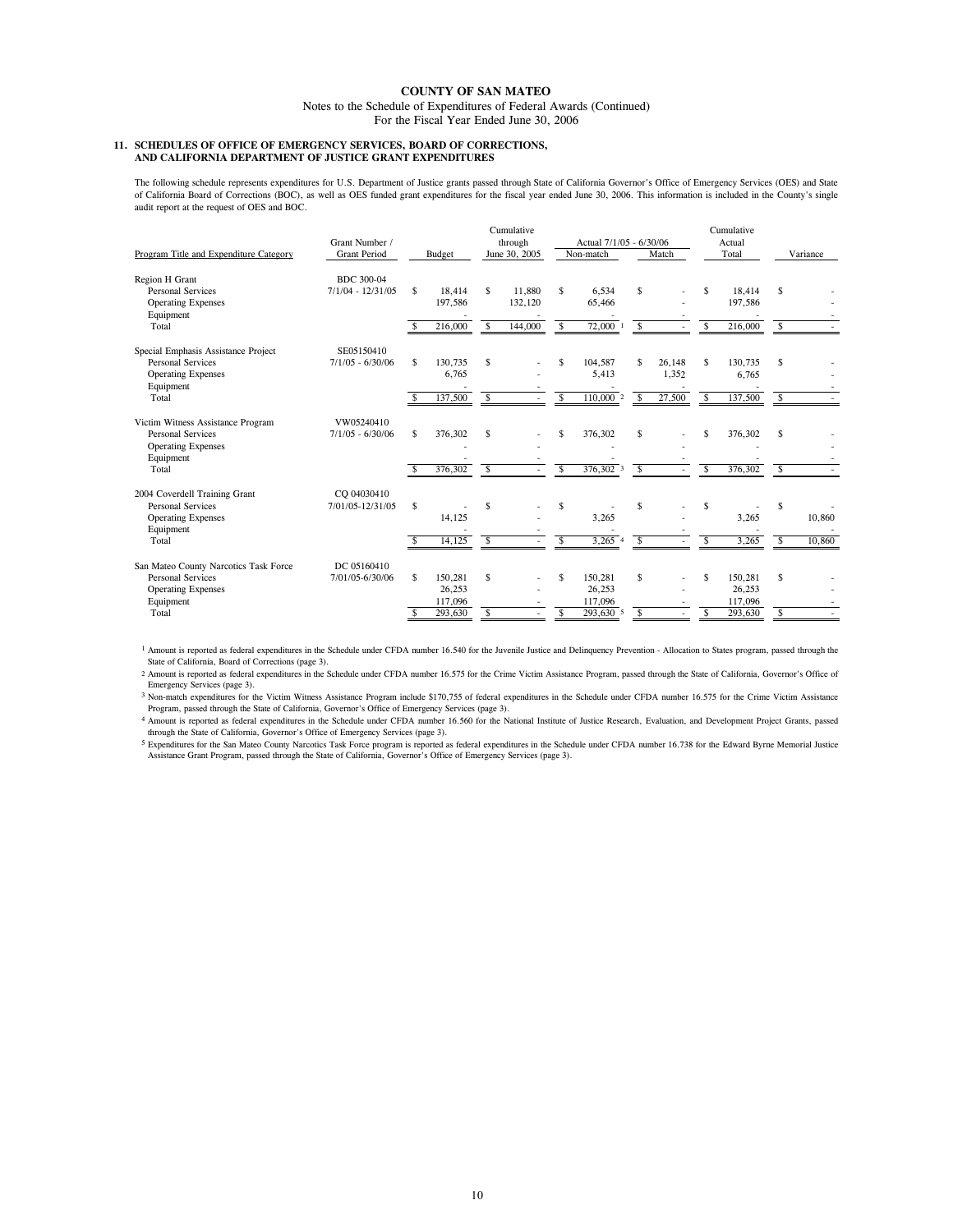

3000 S Street, Suite 300 Source 5 Street, State 300 916.928.4600

2175 N. California Boulevard, Suite 645<br>Walnut Creek, CA 94596 925.274.0190

515 S. Figueroa Street, Suite 325<br>Los Angeles, CA 90071<br>213.286.6400

402 West Broadway, Suite 400<br>San Diego, CA 92101<br>619.573.1112

To the Grand Jury and Board of Supervisors of the County of San Mateo Redwood City, California

#### **INDEPENDENT AUDITOR'S REPORT ON INTERNAL CONTROL OVER FINANCIAL REPORTING AND ON COMPLIANCE AND OTHER MATTERS BASED ON AN AUDIT OF FINANCIAL STATEMENTS PERFORMED IN ACCORDANCE WITH** *GOVERNMENT AUDITING STANDARDS*

We have audited the financial statements of the governmental activities, the business-type activities, the discretely presented component unit, each major fund, and the aggregate remaining fund information of the County of San Mateo, California, (County), as of and for the fiscal year ended June 30, 2006, which collectively comprise the County's basic financial statements, and have issued our report thereon dated November 9, 2006. We did not audit the financial statements of the Housing Authority of the County of San Mateo (Authority) and the San Mateo Employees' Retirement Association (SamCERA), which represent the following percentages of assets, net assets and revenues as of and for the fiscal year ended June 30, 2006:

|                                              |               | Net Assets /         | Revenues /       |
|----------------------------------------------|---------------|----------------------|------------------|
| <b>Opinion Unit</b>                          | <b>Assets</b> | <b>Fund Balances</b> | <b>Additions</b> |
| <b>Business-type Activities</b>              | $16.0\%$      | $25.1\%$             | 31.6%            |
| Each Major Enterprise Fund -                 |               |                      |                  |
| Housing Authority of the County of San Mateo | 100.0%        | 100.0%               | $100.0\%$        |
| Aggregate Remaining Fund Information         | 43.9%         | 51.9%                | $7.5\%$          |

Those financial statements were audited by other auditors whose reports thereon have been furnished to us, and our opinion, insofar as it relates to the amounts included for the Authority and the SamCERA, is based on the reports of the other auditors. We conducted our audit in accordance with auditing standards generally accepted in the United States of America and the standards applicable to financial audits contained in *Government Auditing Standards*, issued by the Comptroller General of the United States.

#### **Internal Control Over Financial Reporting**

In planning and performing our audit, we considered the County's internal control over financial reporting in order to determine our auditing procedures for the purpose of expressing our opinion on the financial statements and not to provide an opinion on the internal control over financial reporting. However, we noted a matter involving the internal control over financial reporting and its operation that we consider to be a reportable condition. Reportable conditions involve matters coming to our attention relating to significant deficiencies in the design or operation of the internal control over financial reporting that, in our judgment, could adversely affect the County's ability to initiate, record, process, and report financial data consistent with the assertions of management in the financial statements. The reportable condition is described in the accompanying schedule of findings and questioned costs as item 2006-A.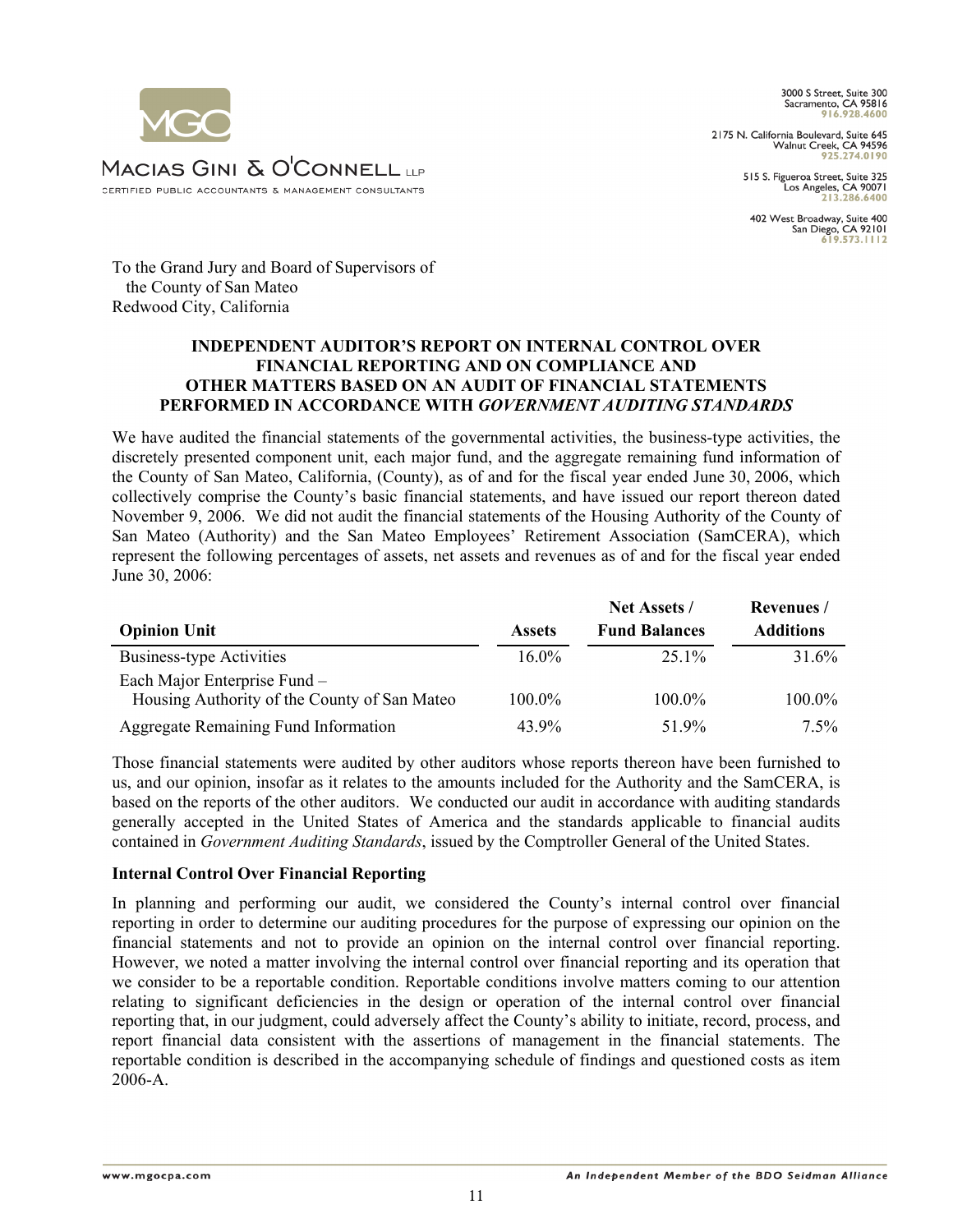A material weakness is a reportable condition in which the design or operation of one or more of the internal control components does not reduce to a relatively low level the risk that misstatements caused by error or fraud in amounts that would be material in relation to the financial statements being audited may occur and not be detected within a timely period by employees in the normal course of performing their assigned functions. Our consideration of the internal control over financial reporting would not necessarily disclose all matters in the internal control that might be reportable conditions and, accordingly, would not necessarily disclose all reportable conditions that are also considered to be material weaknesses. However, we believe the reportable condition described above is not a material weakness.

#### **Compliance and Other Matters**

As part of obtaining reasonable assurance about whether the County's financial statements are free of material misstatement, we performed tests of its compliance with certain provisions of laws, regulations, contracts, and grant agreements, noncompliance with which could have a direct and material effect on the determination of financial statement amounts. However, providing an opinion on compliance with those provisions was not an objective of our audit, and accordingly, we do not express such an opinion. The results of our tests disclosed no instances of noncompliance or other matters that are required to be reported under *Government Auditing Standards*.

We also noted certain additional matters that we reported to management of the County in a separate letter.

This report is intended solely for the information and use of the County Grand Jury, County Board of Supervisors, County management, federal awarding agencies, and pass-through entities and is not intended to be and should not be used by anyone other than these specified parties.

Macias Lini & C Connel 14

Walnut Creek, California

November 9, 2006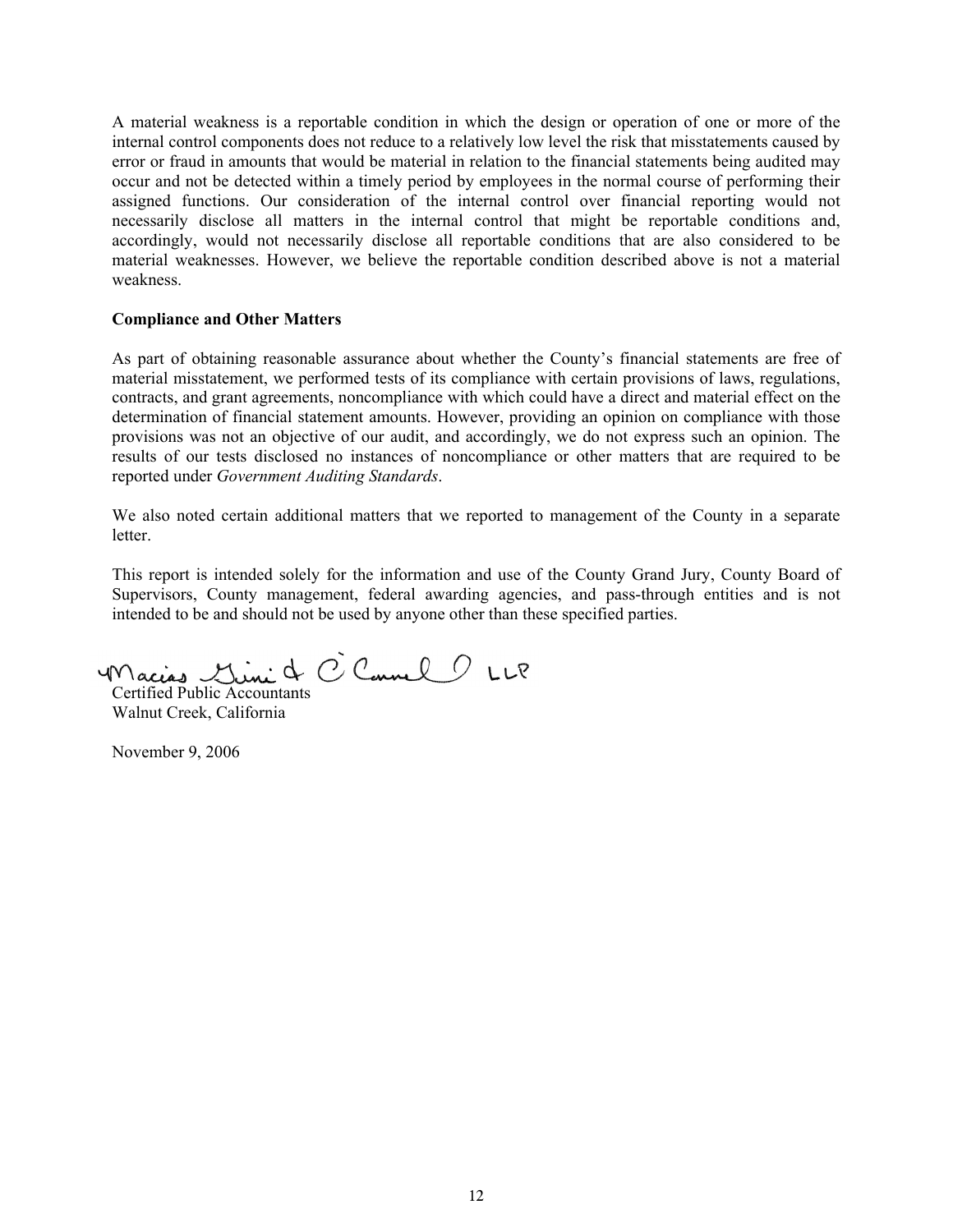

3000 S Street, Suite 300 Sacramento, CA 95816 916.928.4600

2175 N. California Boulevard, Suite 645 Walnut Creek, CA 94596 925.274.0190

> 515 S. Figueroa Street, Suite 325<br>Los Angeles, CA 90071 213.286.6400

402 West Broadway, Suite 400<br>San Diego, CA 92101<br>619.573.1112

To the Grand Jury and Board of Supervisors of the County of San Mateo Redwood City, California

#### **INDEPENDENT AUDITOR'S REPORT ON COMPLIANCE WITH REQUIREMENTS APPLICABLE TO EACH MAJOR PROGRAM AND ON INTERNAL CONTROL OVER COMPLIANCE IN ACCORDANCE WITH OMB CIRCULAR A-133**

#### **Compliance**

We have audited the compliance of the County of San Mateo, California (County) with the types of compliance requirements described in the U.S. Office of Management and Budget (OMB) *Circular A-133 Compliance Supplement* that are applicable to each of its major federal programs for the year ended June 30, 2006. The County's major federal programs are identified in the summary of auditor's results section of the accompanying schedule of findings and questioned costs. Compliance with the requirements of laws, regulations, contracts, and grants applicable to each of its major federal programs is the responsibility of the County's management. Our responsibility is to express an opinion on the County's compliance based on our audit.

The County's basic financial statements include the operations of the Housing Authority of the County of San Mateo (Authority) that reported expenditures of federal awards of \$63,501,519, which is not included in the schedule of expenditures of federal awards for the year ended June 30, 2006. Our audit of compliance, described below, did not include the operations of the Authority because the Authority's expenditures of federal awards are audited by other auditors in accordance with OMB Circular A-133.

We conducted our audit of compliance in accordance with auditing standards generally accepted in the United States of America; the standards applicable to financial audits contained in *Government Auditing Standards,* issued by the Comptroller General of the United States; and OMB Circular A-133, *Audits of States, Local Governments, and Non-Profit Organizations*. Those standards and OMB Circular A-133 require that we plan and perform the audit to obtain reasonable assurance about whether noncompliance with the types of compliance requirements referred to above that could have a direct and material effect on a major federal program occurred. An audit includes examining, on a test basis, evidence about the County's compliance with those requirements and performing such other procedures as we considered necessary in the circumstances. We believe that our audit provides a reasonable basis for our opinion. Our audit does not provide a legal determination of the County's compliance with those requirements.

In our opinion, the County' complied, in all material respects, with the requirements referred to above that are applicable to each of its major federal programs for the year ended June 30, 2006. However, the results of our auditing procedures disclosed instances of noncompliance with those requirements, which are required to be reported in accordance with OMB Circular A-133 and which are described in the accompanying schedule of findings and questioned costs as items 2006-01 through 2006-07.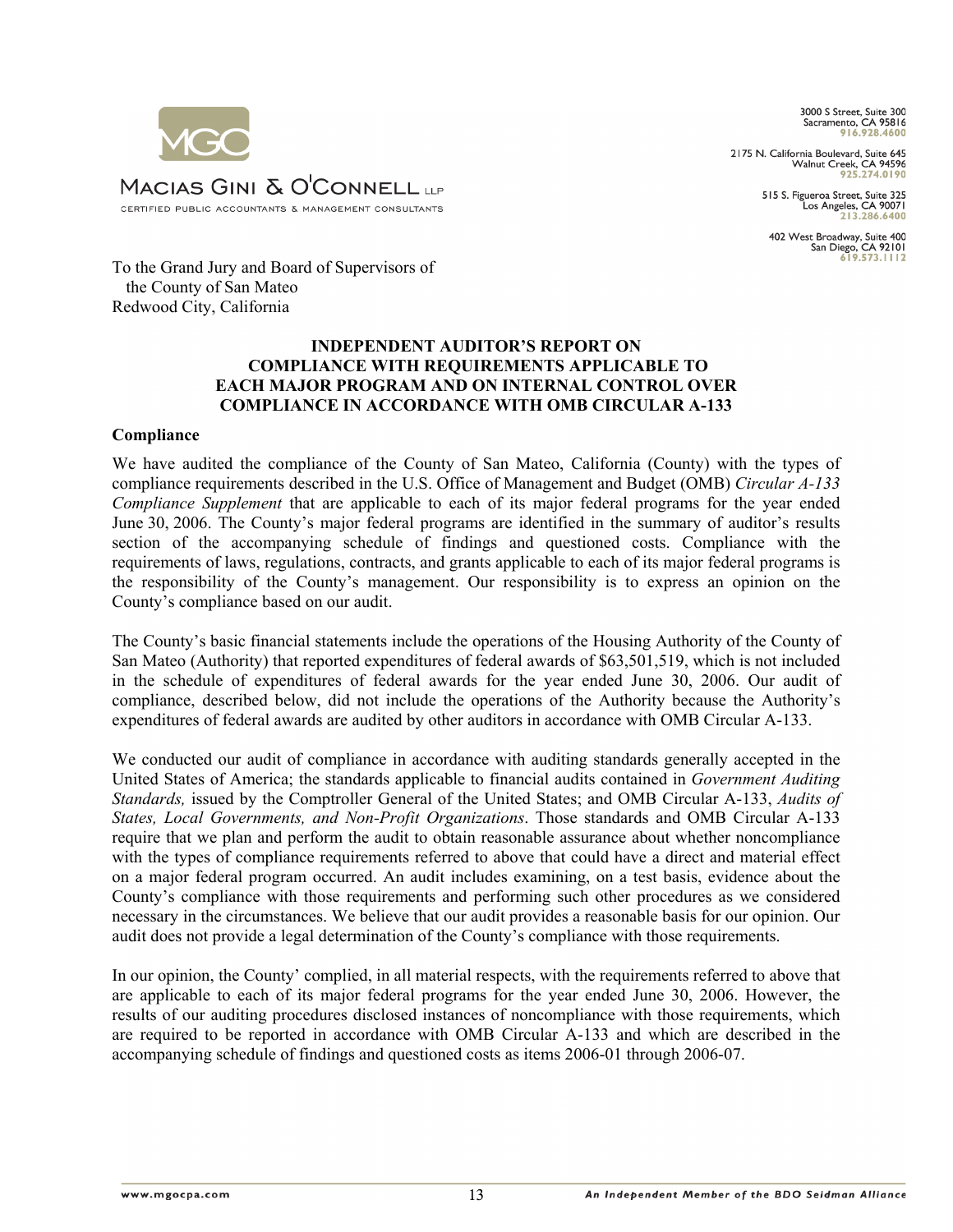#### **Internal Control Over Compliance**

The management of the County is responsible for establishing and maintaining effective internal control over compliance with the requirements of laws, regulations, contracts, and grants applicable to federal programs. In planning and performing our audit, we considered the County's internal control over compliance with requirements that could have a direct and material effect on a major federal program in order to determine our auditing procedures for the purpose of expressing our opinion on compliance and to test and report on the internal control over compliance in accordance with OMB Circular A-133.

We noted certain matters involving the internal control over compliance and its operation that we consider to be reportable conditions. Reportable conditions involve matters coming to our attention relating to significant deficiencies in the design or operation of the internal control over compliance that, in our judgment, could adversely affect the County's ability to administer a major federal program in accordance with the applicable requirements of laws, regulations, contracts, and grants. Reportable conditions are described in the accompanying schedule of findings and questioned costs as items 2006-01, 2006-02, 2006-04, 2006-05, and 2006-07.

A material weakness is a reportable condition in which the design or operation of one or more of the internal control components does not reduce to a relatively low level the risk that noncompliance with the applicable requirements of laws, regulations, contracts, and grants caused by error or fraud that would be material in relation to a major federal program being audited may occur and not be detected within a timely period by employees in the normal course of performing their assigned functions. Our consideration of the internal control over compliance would not necessarily disclose all matters in the internal control that might be reportable conditions and, accordingly, would not necessarily disclose all reportable conditions that are also considered to be material weaknesses. However, we believe that none of the reportable conditions described above is a material weakness.

This report is intended solely for the information and use of the County Grand Jury, County Board of Supervisors, County management, federal awarding agencies and pass-through entities and is not intended to be and should not be used by anyone other than these specified parties.

Macien Mini & C Connel 1 LLP

Walnut Creek, California

April 19, 2007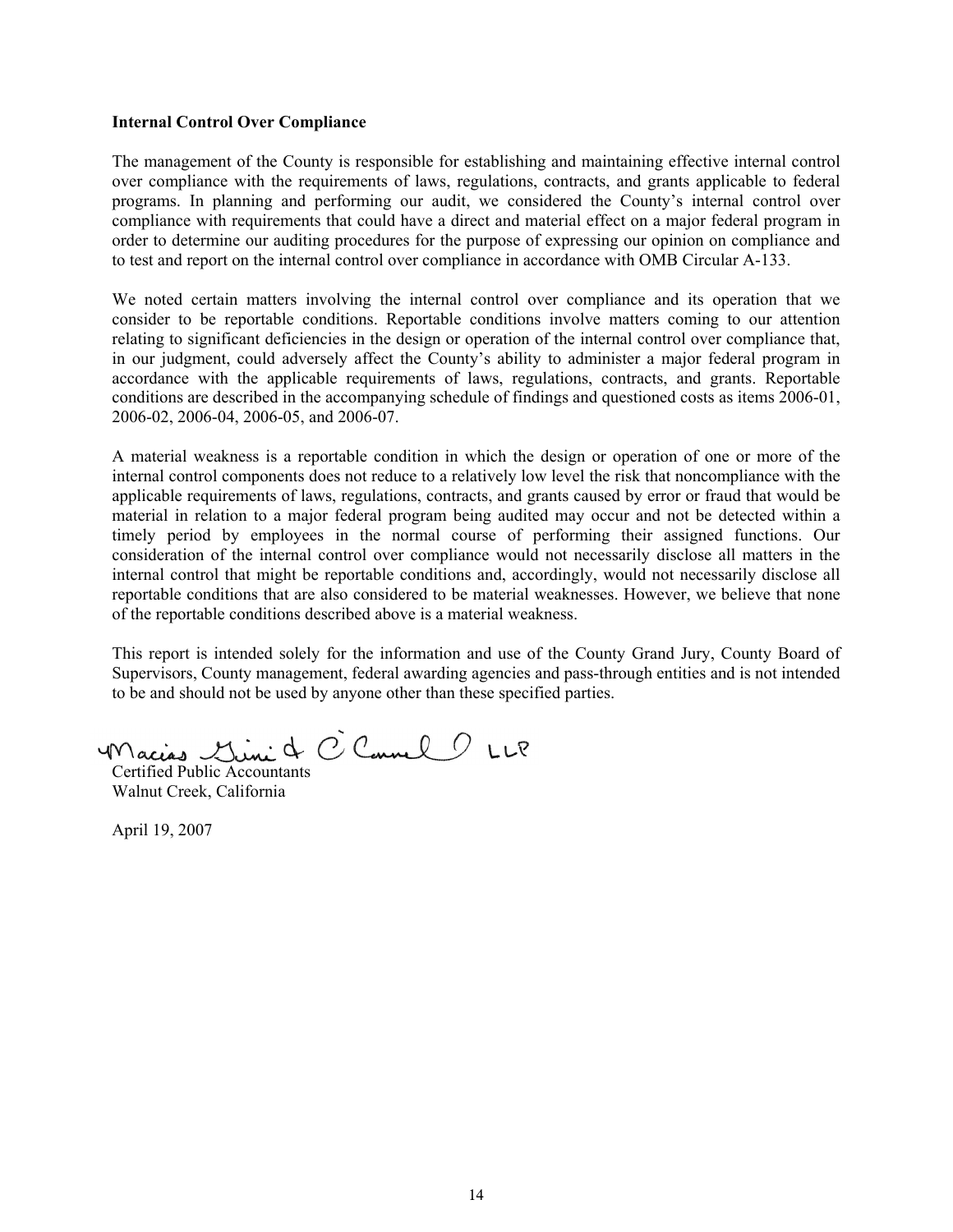Schedule of Findings and Questioned Costs For the Fiscal Year Ended June 30, 2006

| <b>Section I-Summary of Auditor's Results</b>                                                                                                                   |                                      |  |  |  |
|-----------------------------------------------------------------------------------------------------------------------------------------------------------------|--------------------------------------|--|--|--|
| <b>Financial Statements:</b>                                                                                                                                    |                                      |  |  |  |
| Type of auditor's report issued:                                                                                                                                | Unqualified                          |  |  |  |
| Internal control over financial reporting:                                                                                                                      |                                      |  |  |  |
| Material weaknesses identified?<br>$\bullet$<br>Reportable conditions identified that are<br>٠<br>not considered to be material weaknesses?                     | N <sub>o</sub><br>Yes                |  |  |  |
| Noncompliance material to financial<br>statements noted?                                                                                                        | N <sub>o</sub>                       |  |  |  |
| Federal Awards:                                                                                                                                                 |                                      |  |  |  |
| Internal control over major programs:                                                                                                                           |                                      |  |  |  |
| Material weaknesses identified?<br>$\bullet$<br>Reportable conditions identified that are<br>$\bullet$                                                          | N <sub>o</sub>                       |  |  |  |
| not considered to be material weaknesses?                                                                                                                       | Yes                                  |  |  |  |
| Type of auditor's report issued on compliance<br>for major programs:                                                                                            | Unqualified                          |  |  |  |
| Any audit findings disclosed that are required<br>to be reported in accordance with section<br>$510(a)$ of Circular A-133?                                      | Yes                                  |  |  |  |
| Identification of major programs:                                                                                                                               |                                      |  |  |  |
| Program Title                                                                                                                                                   | CFDA Number                          |  |  |  |
| High Intensity Drug Trafficking Area<br>Food Stamps Cluster<br><b>HOME</b> Investment Partnerships Program                                                      | $07\,$<br>10.551/10.561<br>14.239    |  |  |  |
| Violent Offender Incarceration and Truth in Sentencing<br><b>Incentive Grants</b>                                                                               | 16.586                               |  |  |  |
| Temporary Assistance to Needy Families<br>Foster Care – Title IV-E<br>Block Grants for Prevention and Treatment of Substance Abuse<br>Homeland Security Cluster | 93.558<br>93.658<br>93.959<br>97.067 |  |  |  |
| Dollar threshold used to distinguish between<br>Type A and Type B programs:                                                                                     | \$3,000,000                          |  |  |  |
| Auditee qualified as low-risk auditee?                                                                                                                          | N <sub>0</sub>                       |  |  |  |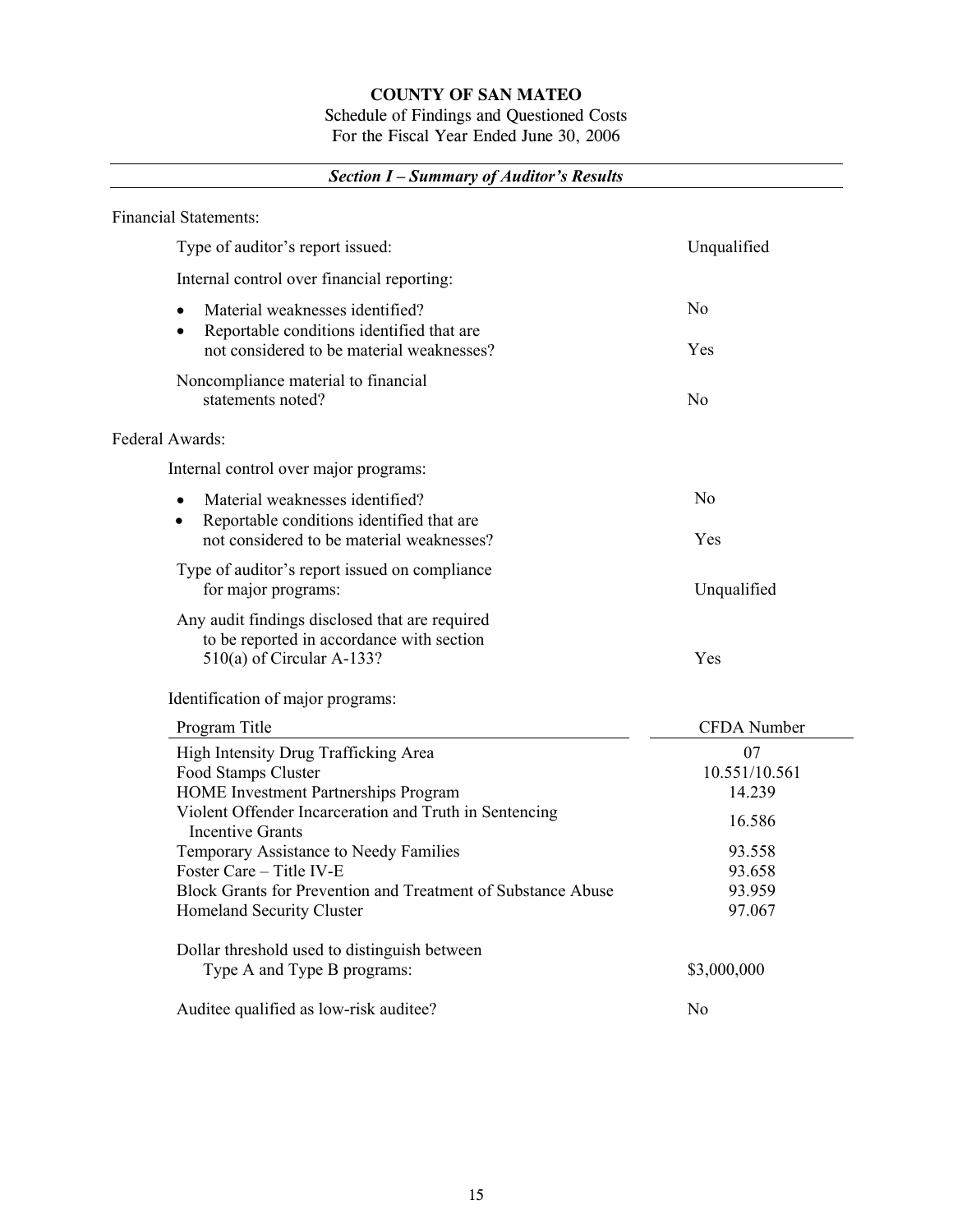Schedule of Findings and Questioned Costs (Continued) For the Fiscal Year Ended June 30, 2006

### *Section II – Financial Statement Findings*

#### **Finding 2006-A San Mateo Medical Center Internal Control Weaknesses Related to Cash Receipts Process**

#### *Observation*

Our audit plan for the Medical Center includes performing a detailed review and assessment of controls over significant business processes. While performing our review of the cash receipts business process, we noted several internal control deficiencies that warrant the County's immediate attention. Our observations are specifically related to (1) *pharmacy receipts* and (2) *patient service collections*. Our findings are summarized below.

*Pharmacy Receipts* – We noted the following control weaknesses related to pharmacy receipts:

- The cash drawer is not locked and easily accessible to anyone inside the pharmacy.
- At night, cash is kept in a locked box; however, the key is hanging on the wall in plain sight.
- Cash awaiting bank deposit is kept in a locked bag; however, the bag is inside an unlocked drawer and the key to the locked bag is left inside the same drawer.
- Daily cash balancing (reconciliation) is not adequately controlled:
	- ♦ Balancing is not performed daily, but on the day following collection
	- ♦ If balancing results in shortages, amount of shortage is covered by subsequent receipts
	- ♦ Balancing is performed by a single employee with no oversight
	- ♦ We observed a cash count on 9/20/06 and noted the drawer was short by \$290

*Patient Service Collections* – We noted the following weaknesses related to patient service collections:

- Remittance advices from the Health Plan of San Mateo are not included in the cash reconciliation due to a system limitation in the patient accounting system.
- Cash receipts processes at the Burlingame site is outdated and prone to errors. They currently use a manual log to record receipts and there seems to be confusion regarding who "owns" the process.

#### *Recommendation*

We recommend performing a more extensive internal review and assessment of the Medical Center's cash receipts process. The review should include any major offsite collection points (e.g., Burlingame and other clinic sites). Additionally, procedures at the Cashier's Office should be evaluated and documented. All identified control deficiencies should be documented along with method of remedy or disposition. Results of the review and assessment should be reported to the Board of Directors.

#### *Management Response*

Overall management concurs with the recommendation. Management has begun an extensive internal review in order to resolve the issues and recognizes that certain observations are a result of insufficient staffing in the pharmacy coupled with heavy patient volume.

Certain issues have been resolved. Management has met with pharmacy management and is taking steps to resolve the remaining issues. In regards to the Patient Services Collections reconciliation, management recognizes the issue as being a probable result of systems reporting from a contracted vendor. Management has been addressing this issue through meetings which began earlier in FY 2006-07. Management expects all the conditions related to this observation to be corrected by the middle of 2007.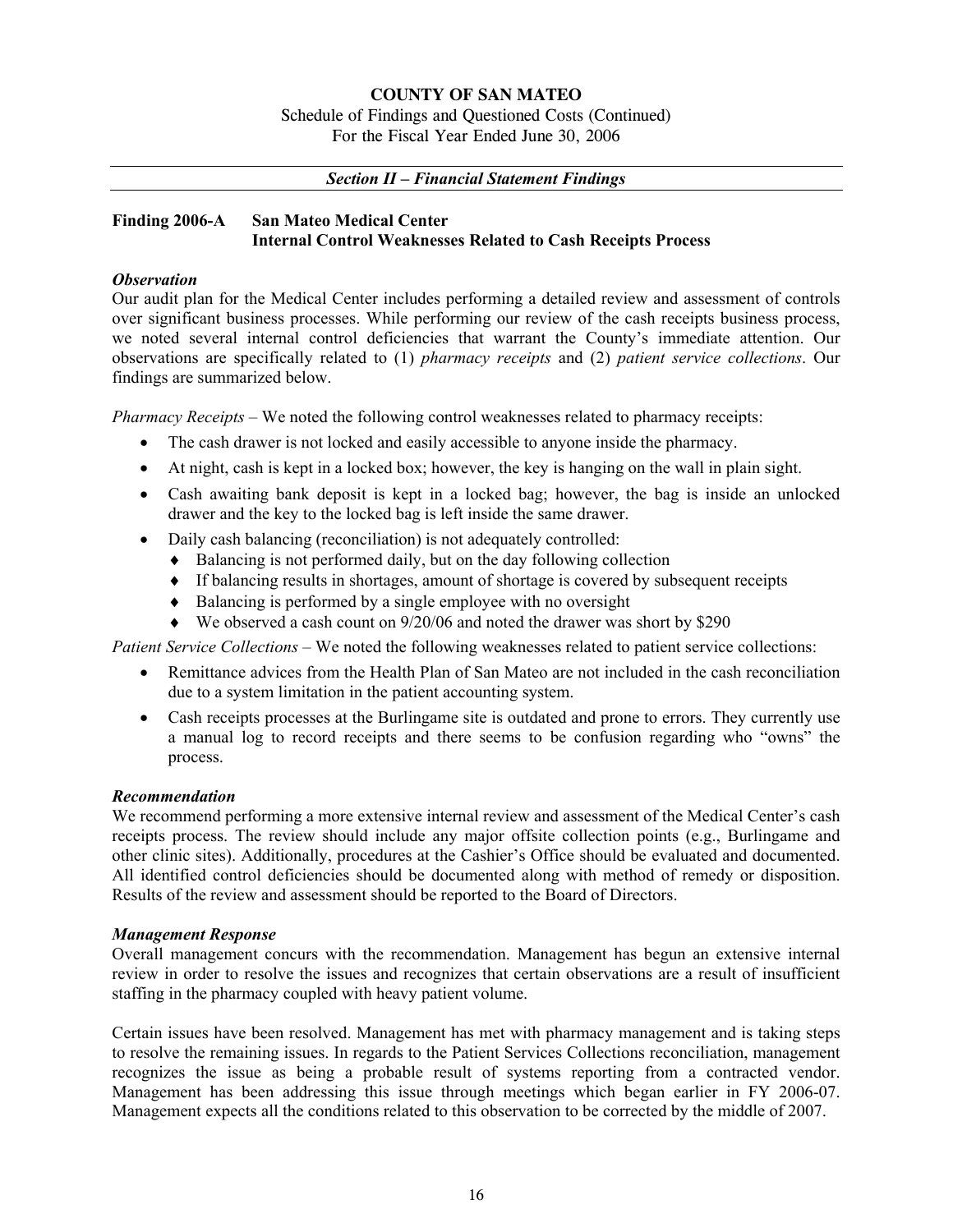Schedule of Findings and Questioned Costs (Continued) For the Fiscal Year Ended June 30, 2006

*Section III – Federal Award Findings and Questioned Costs* 

# **Finding 2006-01 U.S. Office of National Drug Control Policy**  High Intensity Drug Trafficking Area, CFDA number 07 Administered by the San Mateo County Sheriff's Office

#### **U.S. Department of Homeland Security**

Homeland Security Program Cluster, CFDA numbers 97.067 Passed Through the State of California, Governor's Office of Homeland Security Administered by the San Mateo County Sheriff's Office

*Procurement and Suspension and Debarment* 

#### *Criteria*

Under the compliance requirements of OMB grants management common rule (21 CFR 1403.42) and OMG Circular A-133, all financial and programmatic records and supporting documents must be retained for three years. In addition, non-federal entities are prohibited from contracting with or making subawards under covered transactions to parties that are suspended or debarred or whose principles are suspended or debarred. In accordance with the Code of Federal Regulations, Title 21 Chapter III *Office of National Drug Control Policy*, part 1404 *Government-wide Debarment and Suspension (Nonprocurement)*, and Title 44 Chapter I *Federal Emergency Management Agency, Department of Homeland Security*, part 117 *Government-wide Debarment and Suspension (Nonprocurement) and Governmentwide Requirements for Drug-Free Workplace (Grants)*, a covered transaction includes all nonprocurement transactions (e.g. grants, cooperative agreements, and subawards to subrecipients) unless specifically excluded by these codes, and any procurement contracts for goods and services if any of the following applies:

- The contract is expected to equal or exceed the federal procurement small purchase threshold of \$25,000;
- The contract requires the consent of the federal grantor agency;
- The contract, regardless of amount, will provide the contractor with critical influence on or substantive control over that covered transaction. Such persons include principal investigators and providers of federally required audit services.

The covered transaction may be at (a) the primary tier, between a Federal agency and a unit of government; or (b) a lower tier, between a participant in a covered transaction and another individual, corporation, partnership, association, unit of government, or legal entity, however organized. Accordingly, when the County, as the primary recipient, enters into a covered transaction with an entity at a lower tier, the County must verify that the entity is not suspended or debarred or otherwise excluded.

#### *Condition*

During our review of internal control over procurement with the suspension and debarment requirement, we noted that the Northern California HIDTA (NC HIDTA) Office and the Sheriff's Office did not retain contract histories (e.g. contractor selection) as required by the OMB Circular A-133. Although the County's contract staff indicated that they checked potential contractors against the Excluded Parties List System (EPLS) maintained by the General Services Administration (GSA) to verify that the contractors were not suspended or debarred or otherwise excluded when a procurement contract was made, the County did not maintain documentation to support such verification.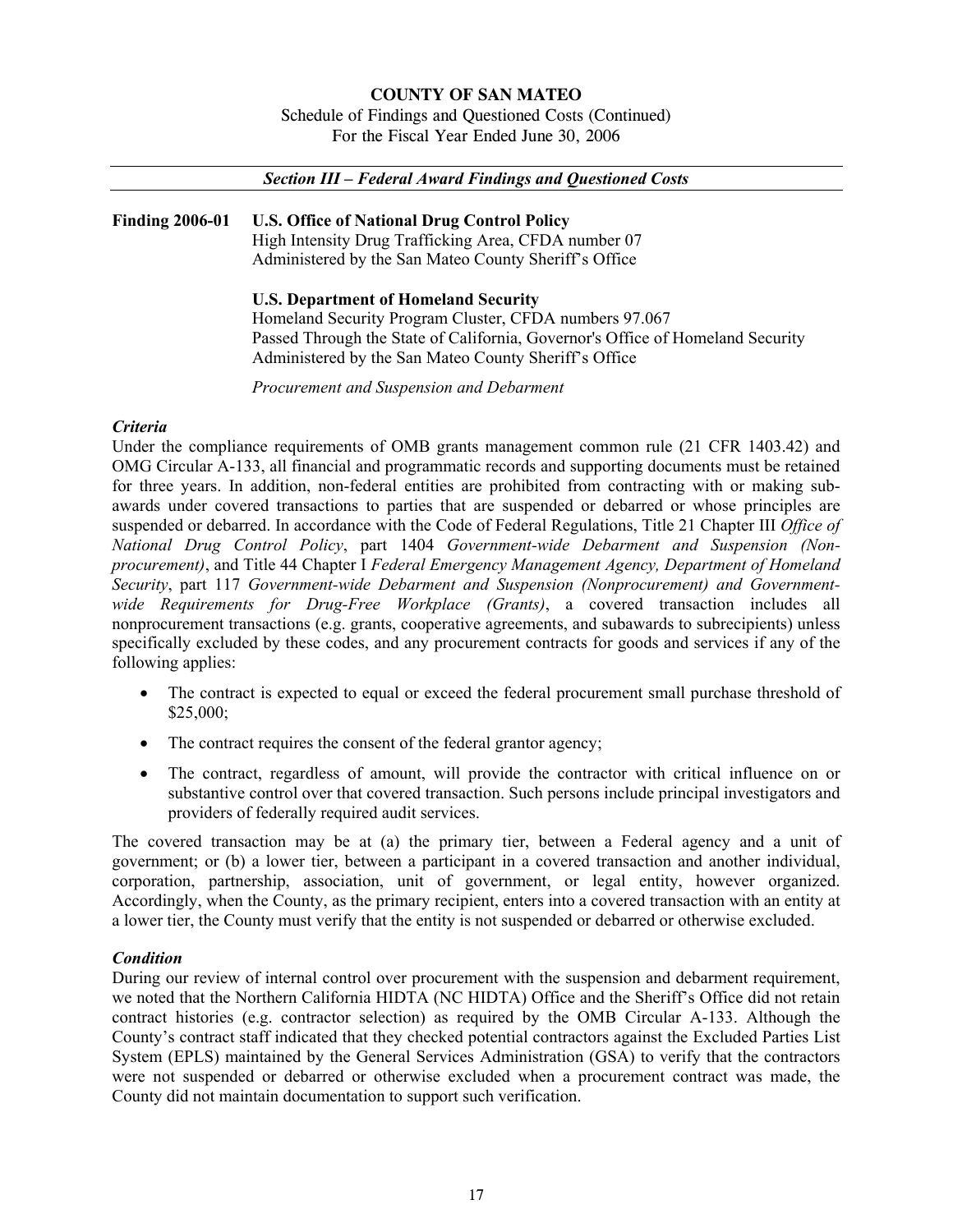Schedule of Findings and Questioned Costs (Continued) For the Fiscal Year Ended June 30, 2006

*Section III – Federal Award Findings and Questioned Costs (Continued)* 

#### **Finding 2006-01 (Continued)**

#### *Effect*

Although the NC HIDTA Office and the County's Purchasing Division are aware of the requirement to establish procedures to verify that the contractor is not suspended or debarred or otherwise excluded, they did not retain documentation to show that such verification was performed. While the results of our testing did not indicate that the contractors were suspended, debarred or excluded from participation in federally funded contracts during the current fiscal year, we cannot verify whether the County performed such verifications before the contracts were awarded. Furthermore, we are unable to verify whether the County's followed procurement policies for the contracts awarded during the year.

*Questioned Cost*  \$232,699

#### *Recommendation*

We recommend that the NC HIDTA Office and the Purchasing Division formalize and document procurement policies and procedures for federally funded contracts. Once documented, the policies and procedures should then be approved. During the course of our audit we noted a number of specific areas that should be addressed by the policies, including: (1) documentation of procurement history, including award rationale; (2) documentation of the suspension and debarment verification before contracts are awarded; and (3) requirements for record retention.

We also recommend the NC HIDTA office implement policies and procedures to keep track of the expenditures incurred related to each existing contract in order to evaluate whether an amendment will be required.

#### *Management Response*

We concur with the recommendation. HIDTA contract expenditures are presently available on a report that can be generated through the IFAS Financial System, as for any other County Agreement, but we will establish a separate Accounts Payable for HIDTA Agreements, similar to the system we already have in place for regular Sheriff's Office Agreements. Additionally, the HIDTA Fiscal Officer continues to maintain updated Excel spreadsheets showing what was paid to each contractor. Just recently, she has created contract requests in IFAS for all HIDTA independent contractors. Currently, all funds paid to independent contractors are paid through purchase orders.

Beginning with fiscal year 2006-07, the NC HIDTA standard legal "boilerplate" language for HIDTA contracts, now already includes the federally approved suspension and disbarment language, so this requirement is already in place (it was not yet in place during the time period covered by the audit). Sheriff's Office administration also confirmed that County Purchasing has previously been provided with a copy of the suspension and disbarment procedures for Homeland Security grants, but this advisement was by personal notification to specific Buyers, and was not formally documented in writing. We will reissue the suspension & disbarment procedures to Purchasing Division, through their manager, in a more formal manner with a cover memo and copies retained in the file.

HIDTA Financial records fall within the Sheriff's Office Records Retention Plan, recently adopted by the Board of Supervisors, and are retained for five years, or until date of audit (the five year requirement is usually longer, and we will keep records for at least that long.)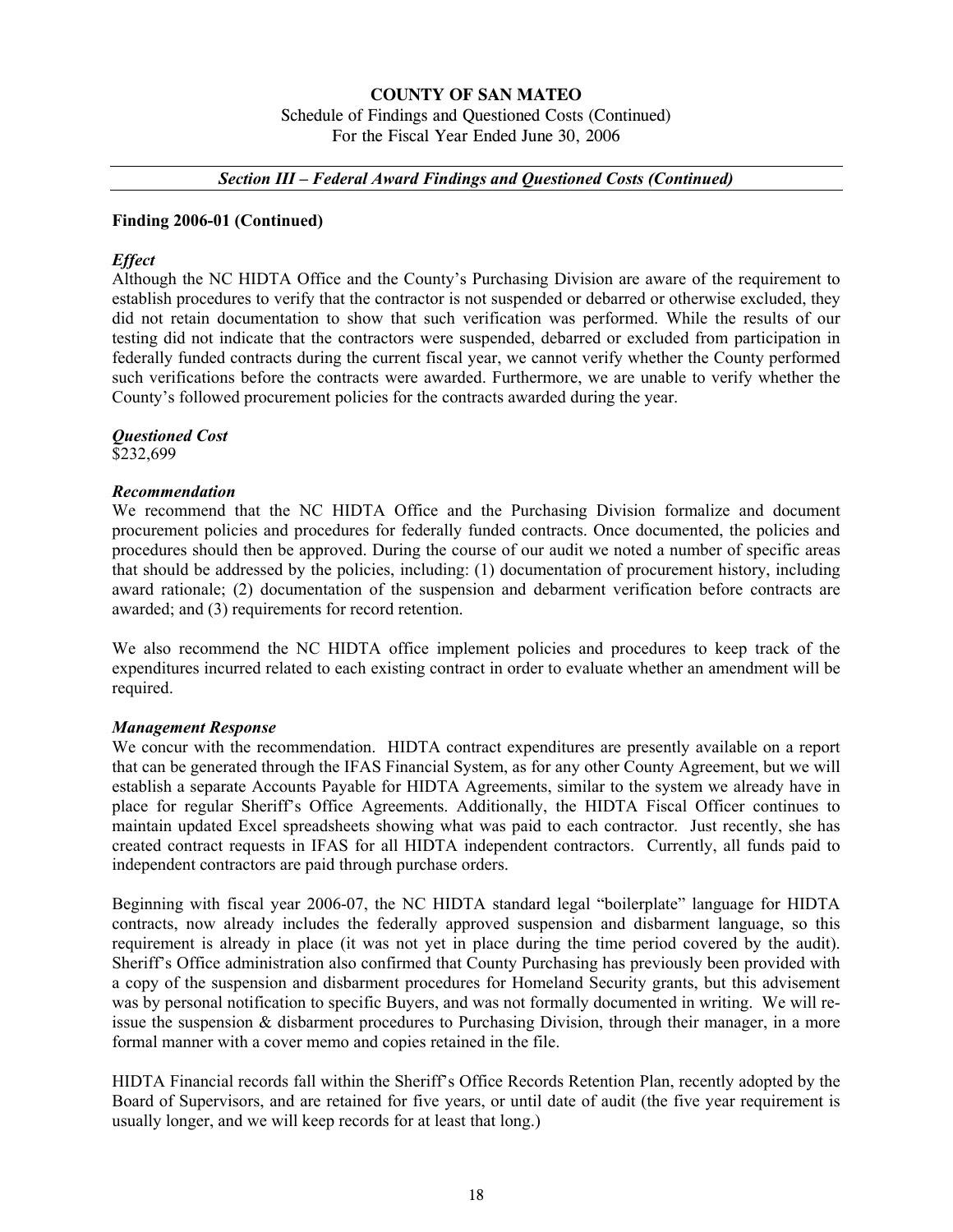Schedule of Findings and Questioned Costs (Continued) For the Fiscal Year Ended June 30, 2006

*Section III – Federal Award Findings and Questioned Costs (Continued)* 

#### **Finding 2006-02 U.S. Office of National Drug Control Policy**

High Intensity Drug Trafficking Area, CFDA number 07 Administered by the San Mateo County Sheriff's Office *Reporting* 

### *Criteria*

Under the compliance requirement of OMB Circular A-133, the County is responsible for submitting the quarterly Financial Status Report (FSR) SF-269, to report program outlays and the status of funds on a cash or accrual basis, as prescribed by the Federal awarding agency. Instructions for the FSR indicate that the County may report gross program outlays on either a cash or an accrual basis. Under cash basis reporting, outlays should be reported as the sum of actual cash disbursement for direct costs, indirect expenses charged and the value of any in-kind contributions. Under accrual basis reporting, outlays should be reported as the sum of actual cash disbursements for direct charges, indirect expenses incurred, the value of the in-kind contributions, and the net changes in the amounts incurred by the County for goods and other property received, for services performed by employees, contractors and other payees, and other amounts becoming owed under programs for which no current services or performance are required.

#### *Condition*

Once the U.S. Office of National Drug Control Policy **(**ONDCP) awards a grant to the HIDTA office, the ONDCP enters the authorization amounts in the Payment Management System (PMS) operated by the Division of Payment Management (DPM) within the Department of Health and Human Services. The HIDTA office is then able to utilize the PMS to draw federal funds for reimbursement of program expenditures.

During our testing of internal controls and compliance over the reporting requirements related to the HIDTA program, we noted that the quarterly Financial Status Reports were not prepared on the cash or the accrual basis. Instead, expenditures were reported in the quarter in which reimbursement was requested in order to match the expenditure amounts in the FSRs and the PMS. Program management has requested clarification from the federal grantor agency on which basis program expenditures should be reported. Program management has stated that they are presently following reporting guidelines established by the National HIDTA Assistance Center located in Miami, Florida.

#### *Effect*

The federal expenditures reported as incurred in the Financial Status Reports are not stated in an acceptable accounting basis as prescribed in the report instructions.

#### *Recommendation*

We recommend that management review the instructions provided for the financial status reports and obtain clarification from the federal grantor agency on which reporting method is acceptable, and assistance in resolving this apparent conflict in reporting regulations and guidelines. Management should also discuss any necessary corrective action for the Financial Status Reports that had been submitted for the current fiscal year.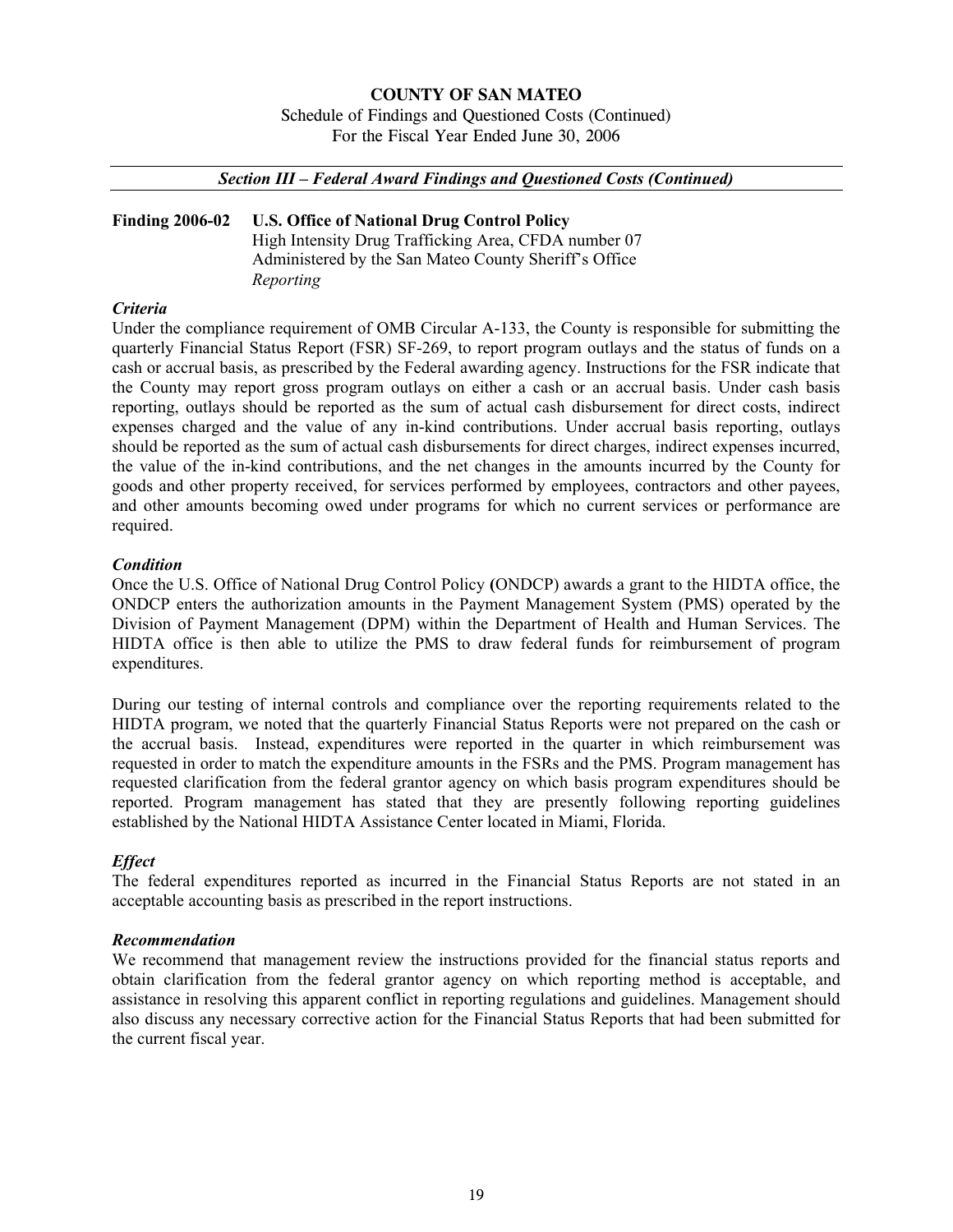Schedule of Findings and Questioned Costs (Continued) For the Fiscal Year Ended June 30, 2006

*Section III – Federal Award Findings and Questioned Costs (Continued)* 

#### **Finding 2006-02 (Continued)**

#### *Management Response*

We concur with the recommendation. As the auditors were advised, we have documented our existing attempts to seek clarification on this reporting format issue, from the National HIDTA Assistance Center (NHAC) in Miami. We will press more firmly for guidance and clarification in this area, and the HIDTA Director will directly assist in this process. We will seek clear guidance in writing from ONDCP and/or the NHAC regarding reporting procedures, and attempt to resolve conflicting directions on whether to report as-spent, or as-claimed expenditures, so as to provide both HIDTA and our annual Single Auditors with the appropriate form of reporting expenses. We will document the response from NHAC so there will be no question as to what the direction is.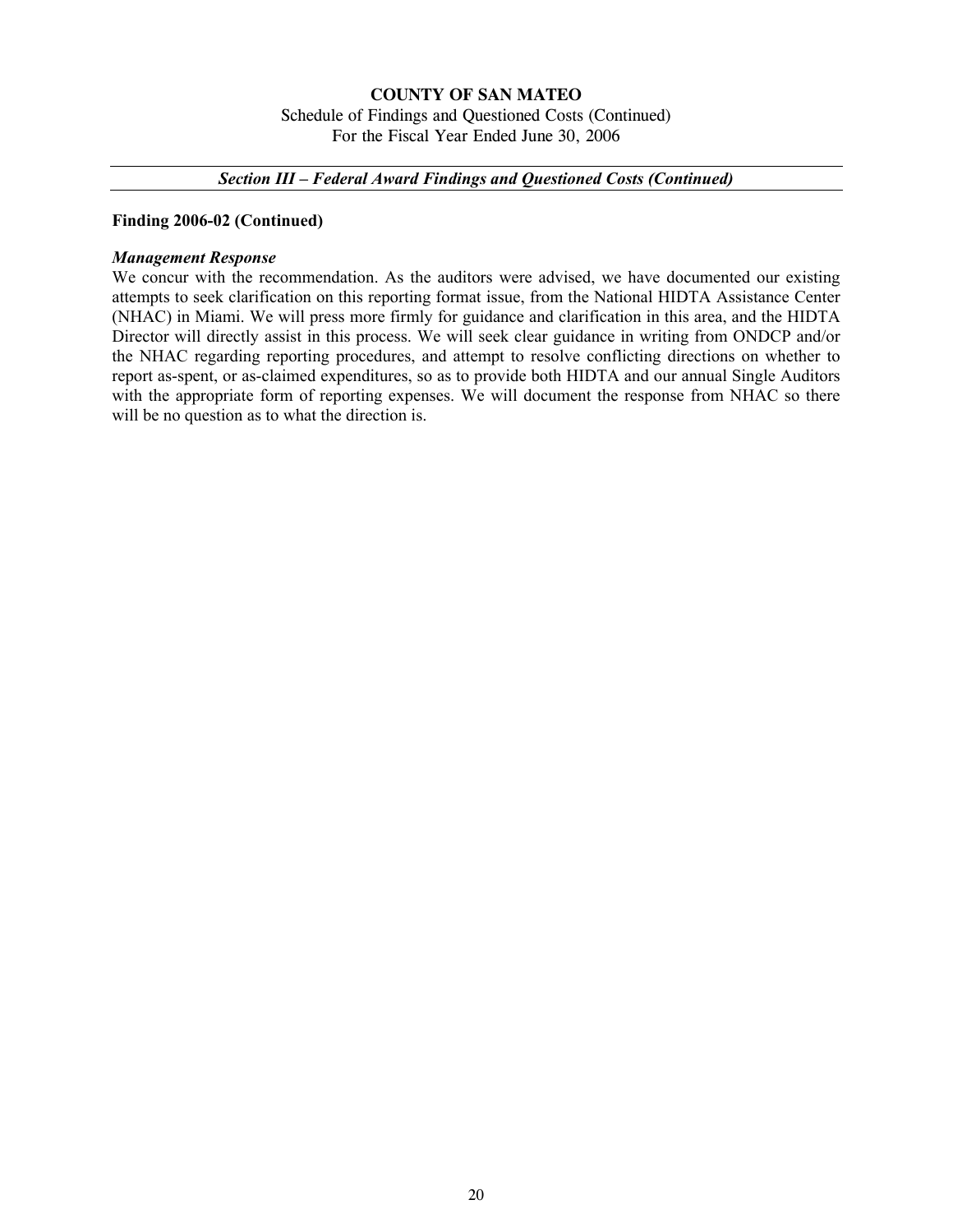Schedule of Findings and Questioned Costs (Continued) For the Fiscal Year Ended June 30, 2006

*Section III – Federal Award Findings and Questioned Costs (Continued)* 

#### **Finding 2006-03 U.S. Department of Agriculture**

Food Stamp Cluster, CFDA numbers 10.551 and 10.561 Passed Through the State of California, Department of Social Services Administered by the County of San Mateo, Human Services Agency *Reporting* 

#### *Criteria*

As a recipient of Federal Funding for the Food Stamp Cluster passed through the California Department of Social Services (CDSS), the County is required to submit the following special reports:

- Ouarterly Status of Claims against Households (FNS 209)
- Monthly Participation and Benefit Issuance Report (DFA 256) and supporting documentations
- A package of three monthly issuance reconciliation report (DFA 885) Federal (DFA 885A), State (DFA 885B) and Total of Federal and State (DFA 885C);

#### *Condition*

The Human Services Agency (HSA) implemented the CalWIN welfare system during October 2005. The new system significantly increased the workload of departmental staff, including the time needed for report preparation and additional responsibilities to resolve technical system conversion issues. For the three sets of reports listed under the criteria section, we selected the third quarter of the FNS 209, and the months of August 2005, December 2005 and April 2006 for the DFA 256 and the DFA 885 reports for testing. Of the total of 7 reports tested, 3 reports were submitted after the due date. Late submission ranged from 44 to 164 days.

|                    | <b>Report</b>    | For the             | <b>No. of Days</b> |
|--------------------|------------------|---------------------|--------------------|
| <b>Report Name</b> | <b>Frequency</b> | <b>Period Ended</b> | <b>Past Due</b>    |
| <b>FNS 209</b>     | Quarterly        | 3/31/2006           | 164                |
| <b>DFA 256</b>     | Monthly          | 12/31/2005          | 44                 |
| <b>DFA 885</b>     | Monthly          | 12/31/2005          | 44                 |

In addition, we noted the following:

- Although the error did not affect the total amounts reported, for the quarterly FNS 209 report tested, information of two different items reported was mistakenly transposed and
- For 1 of the 3 monthly DFA 256 reports tested, the total value of federal benefit issuances was overstated by \$540.

## *Effect*

Without submitting the reports with accurate information and in a timely fashion, the County runs a risk of non-compliance with the Federal and State requirements.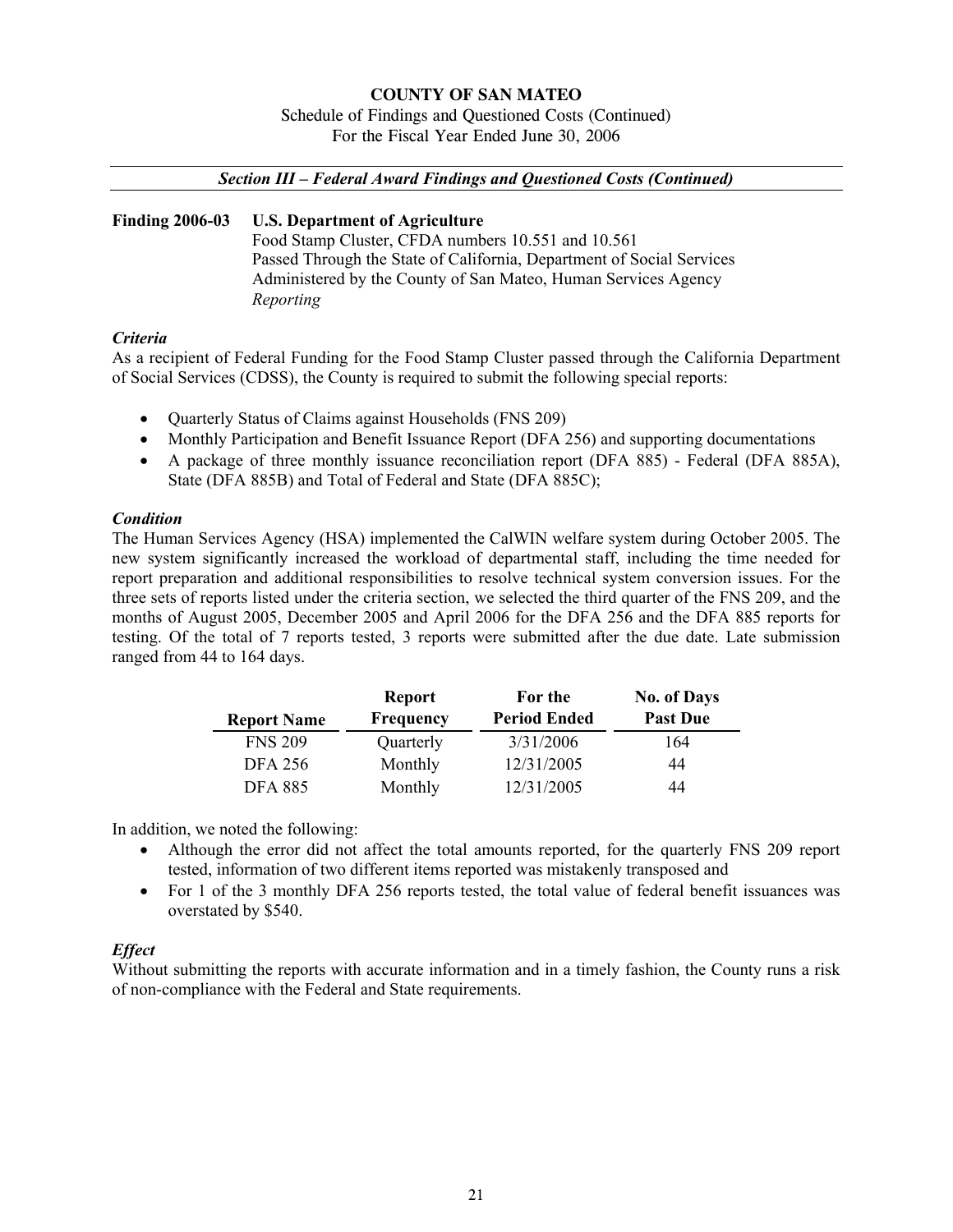Schedule of Findings and Questioned Costs (Continued) For the Fiscal Year Ended June 30, 2006

*Section III – Federal Award Findings and Questioned Costs (Continued)* 

#### **Finding 2006-03 (Continued)**

#### *Questioned Cost*

Not applicable. Although the total issuance amounts was misstated in the DFA 256, the purpose of the report is not to claim reimbursements, but to provide information needed for budgeting, staffing and program planning.

#### *Recommendation*

We recommend the HSA evaluate controls over reporting to ensure timely submissions of required reports. Adequate controls should include mechanisms to identify and track report due dates ensuring that required information is readily available. Also, procedures should be implemented to obtain approved deadline extensions for instances when reports are expected to be submitted late due to system problems or staffing constraints. The approved extensions should be documented within the reporting files of HSA for auditor review.

#### *Management Response*

As noted above, the implementation in the County in October 2005 of the new CalWIN eligibility determination and payment issuance system quickly revealed significant shortcomings in the system's ability to compile and report the data needed to complete a variety of funder required data and financial reports. While progress has been made by the CalWIN project and individual CalWIN consortium counties in understanding and correcting system deficiencies and devising workarounds, data reporting will remain challenging for the foreseeable future.

We concur with the recommendation to evaluate our controls over data reporting to ensure the timely submissions of required reports, and to implement procedures to obtain and document any approved deadline extensions for instances when reports are expected to be submitted late due to system problems or staffing constraints.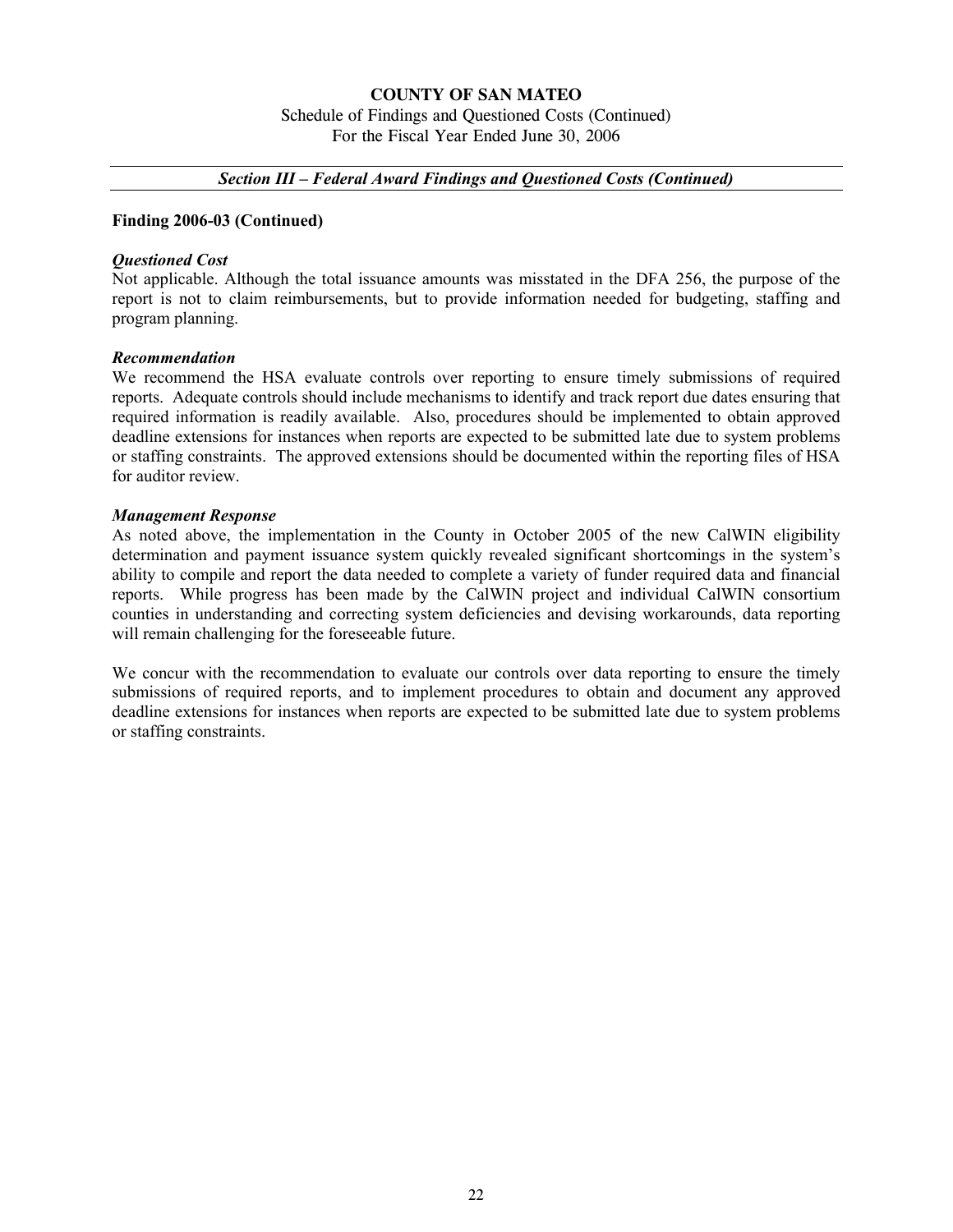Schedule of Findings and Questioned Costs (Continued) For the Fiscal Year Ended June 30, 2006

*Section III – Federal Award Findings and Questioned Costs (Continued)* 

#### **Finding 2006-04 U.S. Department of Justice**

Violent Offenders Incarceration and Truth Sentencing Incentive Grants, CFDA number 16.586 Passed Through the State of California, Board of Corrections Administered by the San Mateo County Capital Projects Division *Davis Bacon Act* 

#### *Criteria*

As required by the Davis-Bacon Act and the U.S. Department of Labor (DOL) regulations (29 CFR 3.4), each contractor or subcontractor engaged in the construction, prosecution, completion, or repair of any public building or public work, or building or work financed in whole or in part by loans or grants from the United States, shall furnish each week a statement with respect to wages paid each of its employees engaged on the work. The purpose of the statement is for the contractor and subcontractors to certify the employees affected are paid the full weekly wages earned and the employees engaged are not paid less than the applicable wage rates and fringe benefits or cash equivalents for the classification of work performed. Such weekly statement shall be delivered by the contractor or subcontractor, within 7 days after the regular payment date of payroll period, to a representative of Federal or State agency contracting for or financing the work. The prime contractor is responsible for the submission of copies of payrolls by all subcontractors.

### *Condition*

The County engages and relies on a construction management company to collect certified payroll from the subcontractors. During our test work of the Davis Bacon requirement, we noted that out of the 169 certified payroll statements tested:

- 72 certified payrolls statements were not submitted within 7 days after the payment date; and
- 20 certified payrolls statements did not have a submission/receipt date. Thus, we were not able to verify if the statements were submitted within the required timeframe.

#### *Effect*

The County and the construction management company did not receive the certified payroll statements in a timely fashion to ensure the contractor and subcontractors comply with the Davis-Bacon Act and DOL regulations. Thus, the County runs a risk of violating these regulations.

#### *Recommendation*

We recommend the County and the construction management company establish procedures to monitor the submission of subcontractors certified payroll statements within the required timeframe. If subcontractors are not compliant with the due dates, the County should withhold the payments until the certified payroll statements are submitted.

#### *Management Response*

Turner Construction (Turner) provides construction management services for the Youth Services Center Project under agreement with the County. Under the terms of the agreement, Turner requires its subcontractors to submit monthly certified payrolls and labor rates before payments are made. The Capital Projects Division established procedures last year to periodically review and document that certified payrolls are being received in a timely manner and are being reviewed by Turner before payments are made to subcontractors. The County has confirmed that, when the certified payrolls were not received on time, Turner withheld payments to the subcontractors until the certified payrolls were received.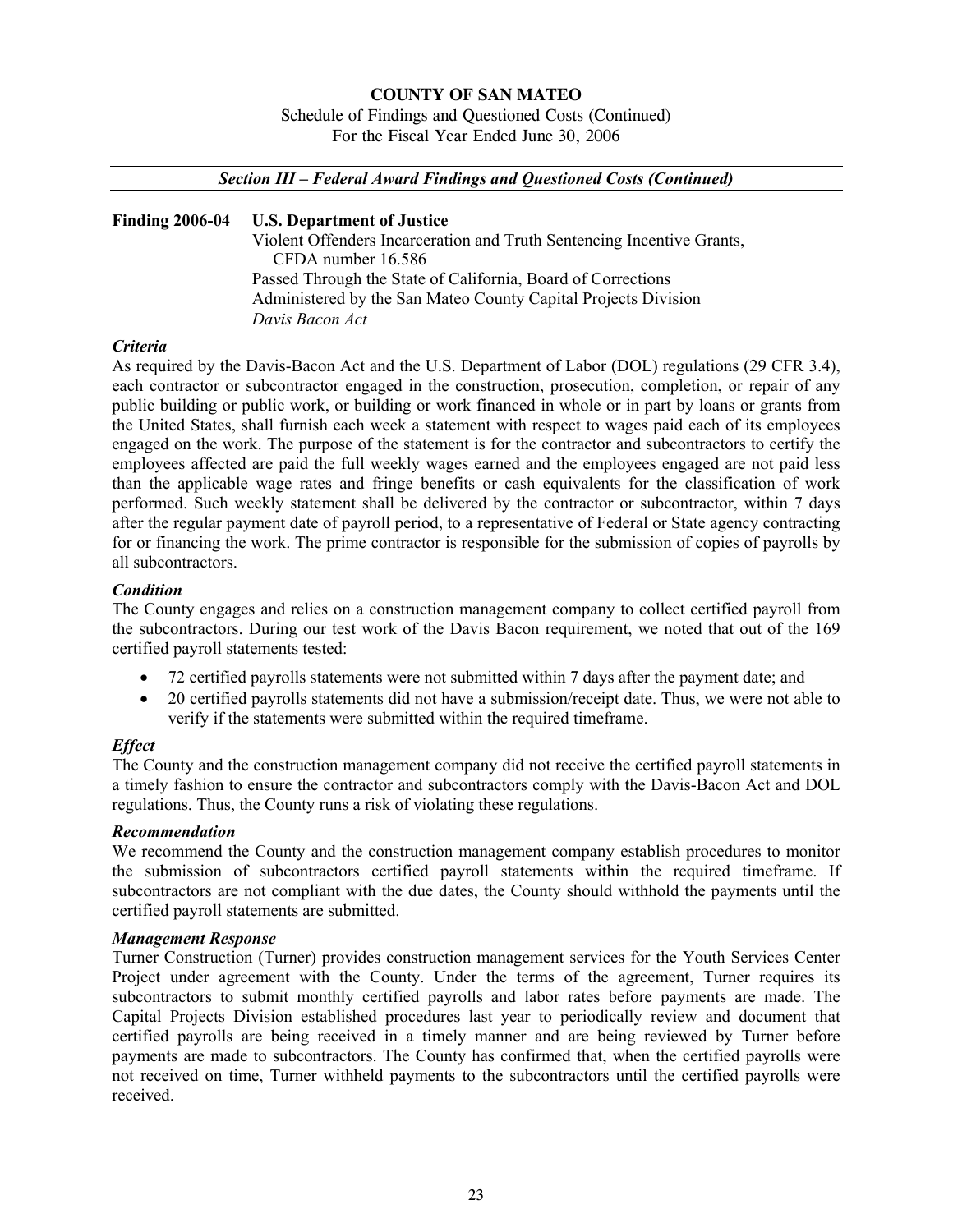Schedule of Findings and Questioned Costs (Continued) For the Fiscal Year Ended June 30, 2006

*Section III – Federal Award Findings and Questioned Costs (Continued)* 

#### **Finding 2006-05 U.S. Department of Health and Human Services**

Temporary Assistance Needy Families (TANF), CFDA number 93.558 Passed Through the State of California, Department of Social Services Administered by the San Mateo County Human Services Agency *Eligibility* 

#### *Criteria*

In accordance with OMB Circular A-133, a grantee is responsible for documenting eligibility determinations. Under the TANF eligibility requirements, all forms used for eligibility determination should be properly re-evaluated and approved.

The County is a recipient of TANF funds from the State of California (State). As such the State has established program documentation requirements that the County is required to follow when determining eligibility. The documentation includes the following:

- Statement of Facts for Cash Aid, Food Stamps, and Medi-Cal/State-run County Medical Services Program (SAWS-2) Form – This form is required by the State as the grantor to be completed with each eligibility determination under the TANF program. It is used to document the eligibility determination of the applicant and all relevant information supporting the determination.
- Quarterly Eligibility/Status Report (QR-7) This form is completed by each program participant to self-report family income and/or living arrangements. This form is required quarterly and must be reviewed and signed by the eligibility worker.
- Income Eligibility Verification System (IEVS) This system is used by eligibility workers to request forms from the State indicating income and benefit information when making eligibility determinations. The information on this form must be reviewed and signed by the eligibility workers and used in the initial determinations and the annual re-determinations of eligibility for individuals receiving benefits.

#### *Condition*

During our testing of 40 participant files for compliance with eligibility requirements, we noted the following:

- 3 participant files' SAWS-2 Form were not signed by the eligibility worker to define whether the participant was eligible.
- 1 participant file did not have a complete QR-7 form in file. The participant's QR-7 for the month of July 2005 was signed, but it was not filled out.
- 3 participant files had the current IEVS Form, but they were not signed indicating that the eligibility worker reviewed the form and made the appropriate income assessment. Although the required signature was missing from the IEVS Form, we were able to verify compliance with income eligibility for the 3 participant files noted.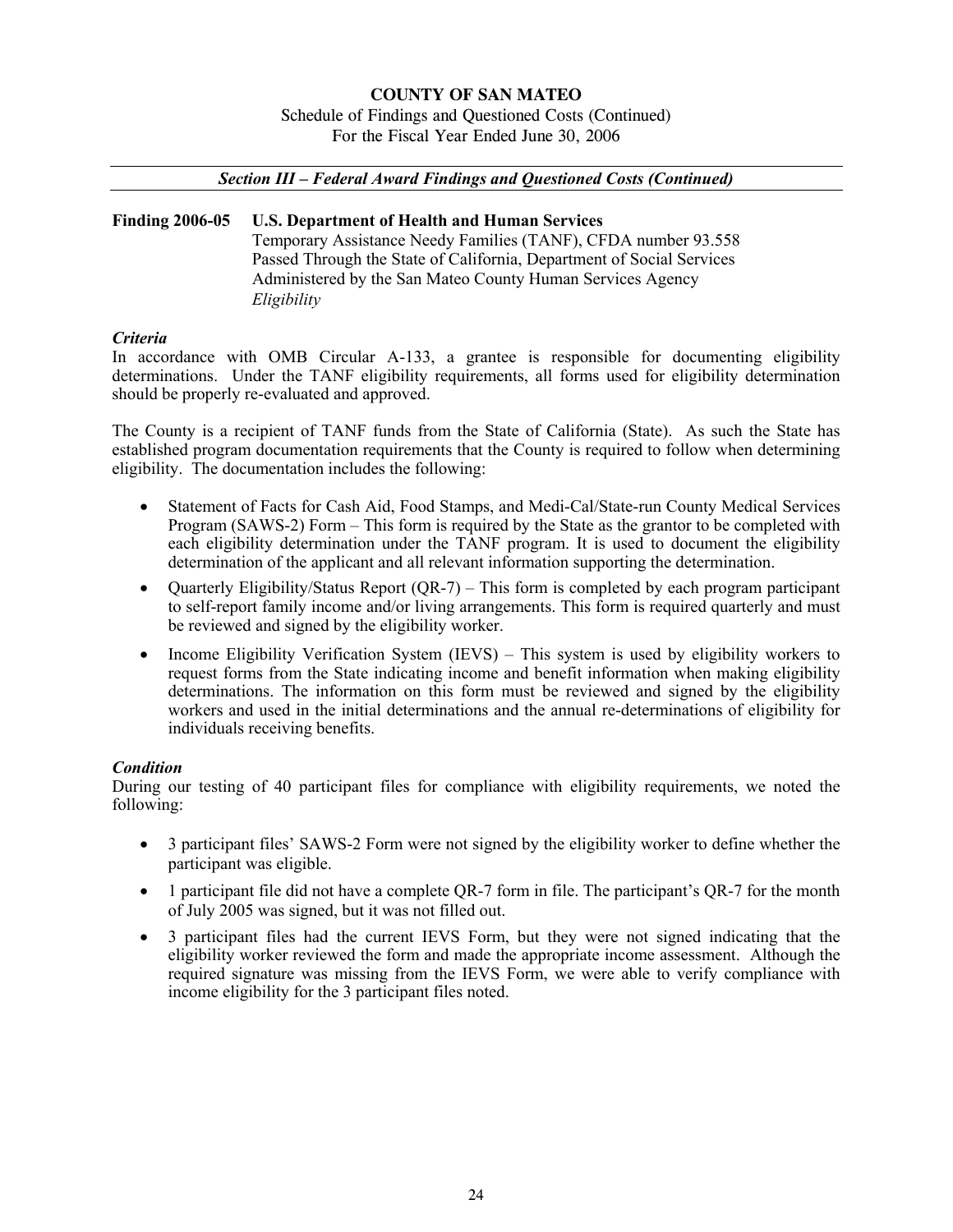Schedule of Findings and Questioned Costs (Continued) For the Fiscal Year Ended June 30, 2006

*Section III – Federal Award Findings and Questioned Costs (Continued)* 

#### **Finding 2006-05 (Continued)**

#### *E***ffect**

Missing approvals and lack of documentation supporting eligibility determinations may result in inadequate eligibility determinations, thus benefits could be disbursed to ineligible participants.

#### *Questioned Cost*

\$13,620 based on the errors indicated in the first and second bullet points under Condition above.

#### *Recommendation*

With the implementation of the CalWorks Welfare Information Network (CalWIN) on October 1, 2005, the State no longer requires the County's Human Services Agency (HSA) to sign IEVS Forms or complete the SAW 2 Form as the information contained in these forms will be captured electronically. With these recent changes, we recommend that HSA continue to evaluate and design effective controls procedures over the eligibility determination and re-determination process to ensure that eligibility is adequately documented and maintained to support each determination.

#### *Management Response*

We concur with the recommendation that we continue to evaluate and design effective controls procedures over the eligibility determination and re-determination process to ensure that eligibility is adequately documented and maintained to support each determination.

To document as well as enhance agency performance in all operational areas, the HSA is currently undergoing the process of being accredited by the Council on Accreditation. One accreditation standard requires Performance Quality Improvement (PQI) plans for the CalWORKs program. Our proposed CalWORKs PQI plan specifies that case records be reviewed for adequate documentation and correct eligibility determination. Findings from these case record reviews will be documented and error trends will be shared with the supervisors in the CalWORKs program who are responsible for overseeing performance of the eligibility determination process. We expect that such PQI efforts will lead to more accurate and documented eligibility determination.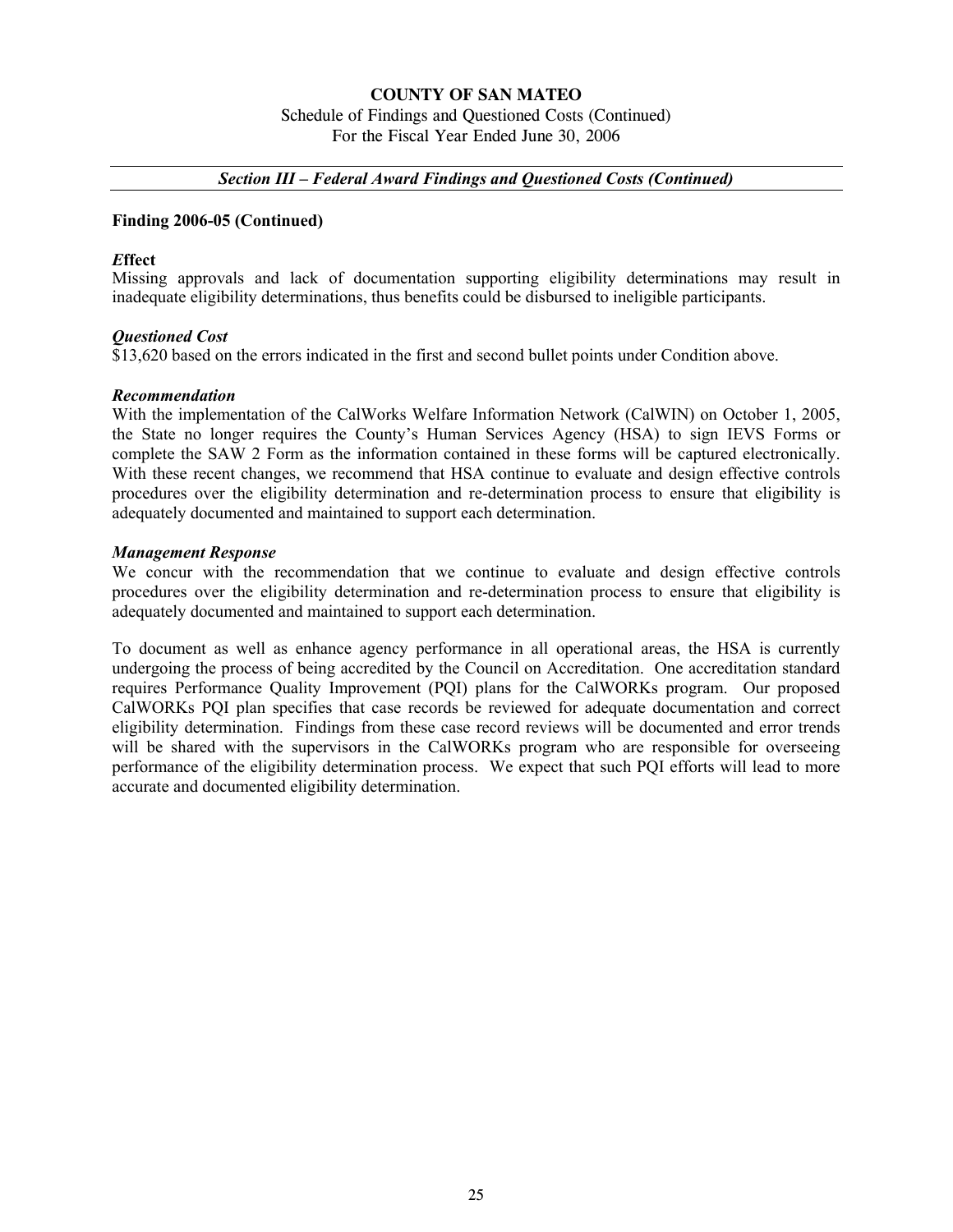Schedule of Findings and Questioned Costs (Continued) For the Fiscal Year Ended June 30, 2006

*Section III – Federal Award Findings and Questioned Costs (Continued)* 

#### **Finding 2006-06 U.S. Department of Health and Human Services**

Temporary Assistance Needy Families (TANF), CFDA number 93.558; and Foster Care Title IV-E, CFDA number 93.658 Passed Through the State of California, Department of Social Services Administered by the County of San Mateo, Human Services Agency *Reporting* 

#### *Criteria*

The California Department of Social Services (CDSS) has developed procedures to assist counties with their efforts to submit the appropriate supporting documentation and to help avoid any processing delays of counties' assistance claims. The County is the recipient of both TANF and Foster Care Title IV-E funds passed through from the CDSS. CDSS requires the County to submit the Summary Report of Assistance Expenditures (CA 800 FED). According to the County Fiscal Letter (CFL) No. 03/04-40, the due date for submission of CA 800 FED and supporting documentation will remain the same from prior years, which is the 20th calendar day following the end of the claiming month.

#### *Condition*

We tested three monthly CA 800 reports for each of the programs. For the TANF program, we selected the months of December 2005, February 2006 and April 2006. For the Foster Care Title IV-E program, we selected the months of August 2005, December 2005 and March 2006 for testing. Because of the technical problem raised in the implementation of the CalWIN system, the County encountered many challenges in obtaining accurate information from the reports generated by the CalWIN system to prepare the CA 800 FED reports. We noted that all 6 reports tested were submitted to the State after the due date. Late submission ranged from 55 to 126 days.

|                        |                        | <b>No. of Days</b> |
|------------------------|------------------------|--------------------|
| Program                | <b>Reporting Month</b> | <b>Past Due</b>    |
| <b>TANF</b>            | December 2005          | 126                |
| <b>TANF</b>            | February 2006          | 93                 |
| <b>TANF</b>            | April 2006             | 55                 |
| Foster Care Title IV-E | August 2005            | 85                 |
| Foster Care Title IV-E | December 2005          | 126                |
| Foster Care Title IV-E | March 2006             | 84                 |

#### *Effect*

Timely submissions of required reports to grantors are essential so that accurate financial and programmatic information is collected for analysis and determination of future funding levels.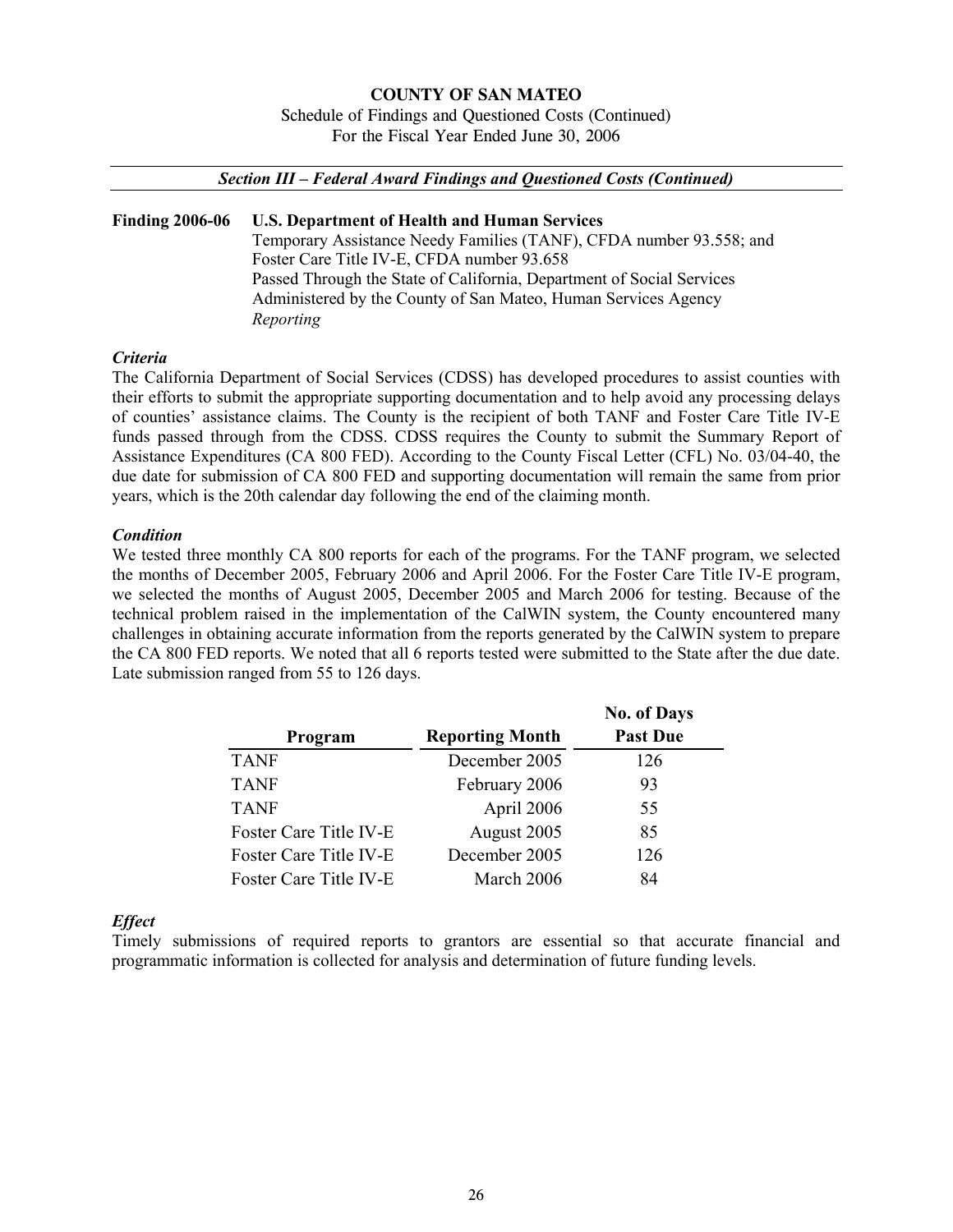Schedule of Findings and Questioned Costs (Continued) For the Fiscal Year Ended June 30, 2006

*Section III – Federal Award Findings and Questioned Costs (Continued)* 

#### **Finding 2006-06 (Continued)**

#### *Recommendation*

We recommend the Human Services Agency (HSA) evaluate existing procedures over reporting in light of current conditions to ensure timely submissions of required reports. Adequate controls should include mechanisms to identify and track report due dates ensuring that required information is readily available to allow sufficient time for report preparation. Also, procedures should be implemented to obtain approved deadline extensions for instances when reports are expected to be submitted late due to system problems or staffing constraints. The approved extensions should be documented within the reporting files of HSA for auditor review.

#### *Management Response*

As noted above, the implementation in the County in October 2005 of the new CalWIN eligibility determination and payment issuance system quickly revealed significant shortcomings in the system's ability to compile and report the data needed to complete a variety of funder required data and financial reports. While progress has been made by the CalWIN project and individual CalWIN consortium counties in understanding and correcting system deficiencies and devising workarounds, data reporting will remain challenging for the foreseeable future.

We concur with the recommendation to evaluate our controls over data reporting to ensure the timely submissions of required reports. We cannot concur with the recommendation regarding documenting approved deadline extensions as the CDSS does not formally approve and document deadline extensions for these particular reports. However, we will continue to inform the CDSS in instances when reports are expected to be submitted late due to system problems or staffing constraints.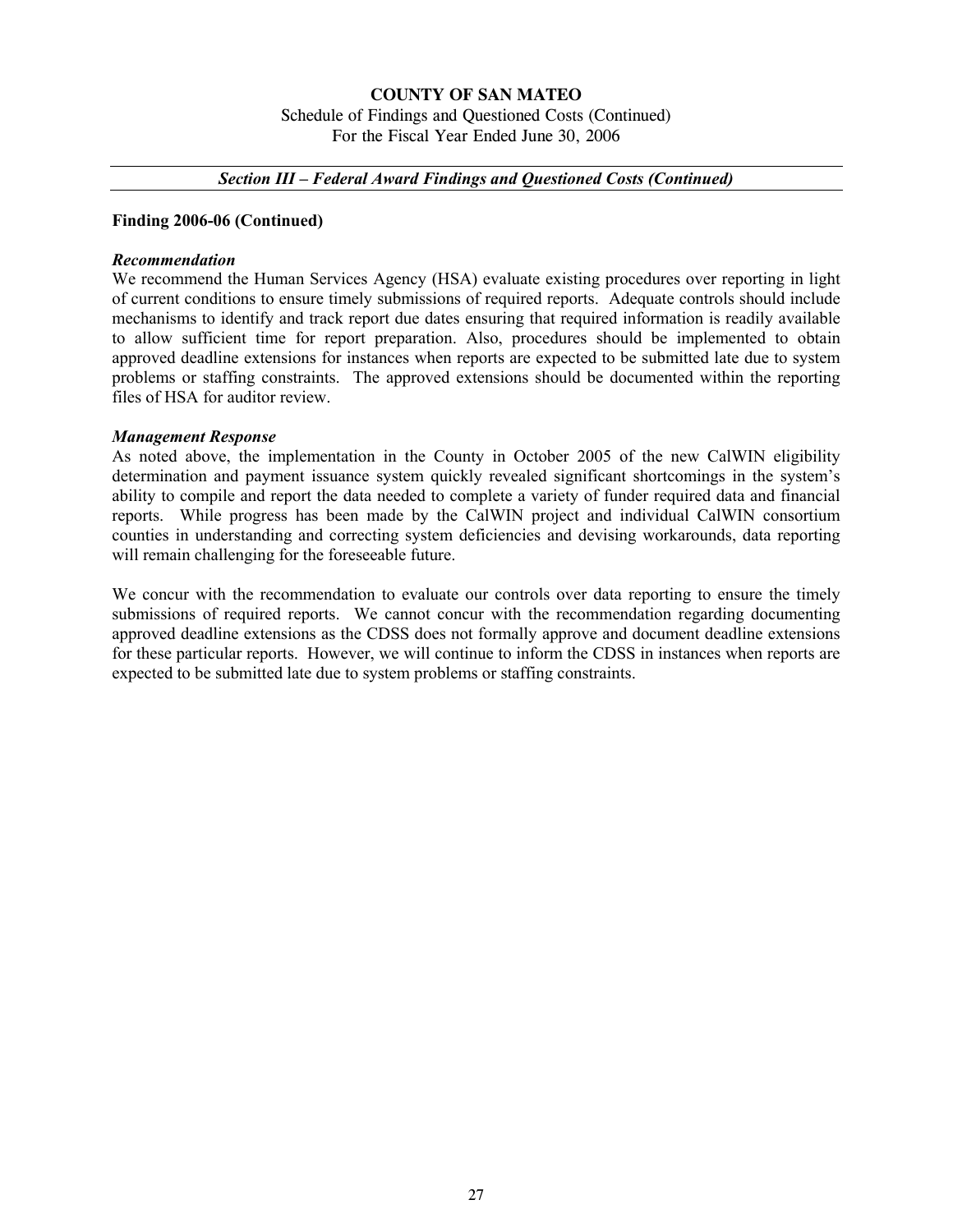Schedule of Findings and Questioned Costs (Continued) For the Fiscal Year Ended June 30, 2006

*Section III – Federal Award Findings and Questioned Costs (Continued)* 

#### **Finding 2006-07 U.S. Department of Health and Human Services**

Temporary Assistance Needy Families (TANF), CFDA number 93.558 Passed Through the State of California, Department of Social Services Administered by the County of San Mateo, Human Services Agency *Special Tests & Provisions*

#### *Criteria*

On October 1, 2005, the County implemented the CalWIN (CalWorks Welfare Information Network) system, replacing the CDS application used for welfare case file management. It is a state-mandated computerized information system designed to automate eligibility determination and some case maintenance functions for specific County-administered social services programs such as CalWORKs, Food Stamps, Medi-Cal, CAPI, General Assistance, and Foster Care. The system has been configured to the business processes and reference information specific to the County. For approximately one year prior to the system implementation, the County had access to a test system in which to conduct training and test the user authorization roles and access profiles.

In accordance with OMB Circular A-133, the County is responsible to apply sanctions to individuals who did not comply with program requirements. Specifically, the County is required to:

- Terminate or reduce assistance by at least 25 percent for participants who do not cooperate with child support services (child support non-cooperation); and
- Reduce or terminate assistance for participants who refuse to participate in work activities (refusal to work) and are not subject to any good cause or exemption, such as unavailability of appropriate child care for an adult single custodial parent caring for a child under the age of six (child under six).

The County has established internal procedures to notify participants at least ten days before the effective date of the sanction.

#### *Condition*

During our audit of the TANF program, we requested CalWIN reports for individuals sanctioned under each of the special provisions during the current fiscal year. We selected a total of 120 cases for the three special provisions and were able to determine the County's compliance with the applicable compliance requirements. However, we noted 18 cases in which the individual did not receive benefits during the month that the case was marked as sanction in the system. Below is a breakdown of those 18 cases by special provisions:

- 12 cases for the Child Support Non-Cooperation requirement;
- 2 cases for the Refusal to Work requirement; and
- 4 cases for the Child under Six requirement.

#### *Effect*

The CalWIN data quality issue may affect management's ability to properly monitor caseload information.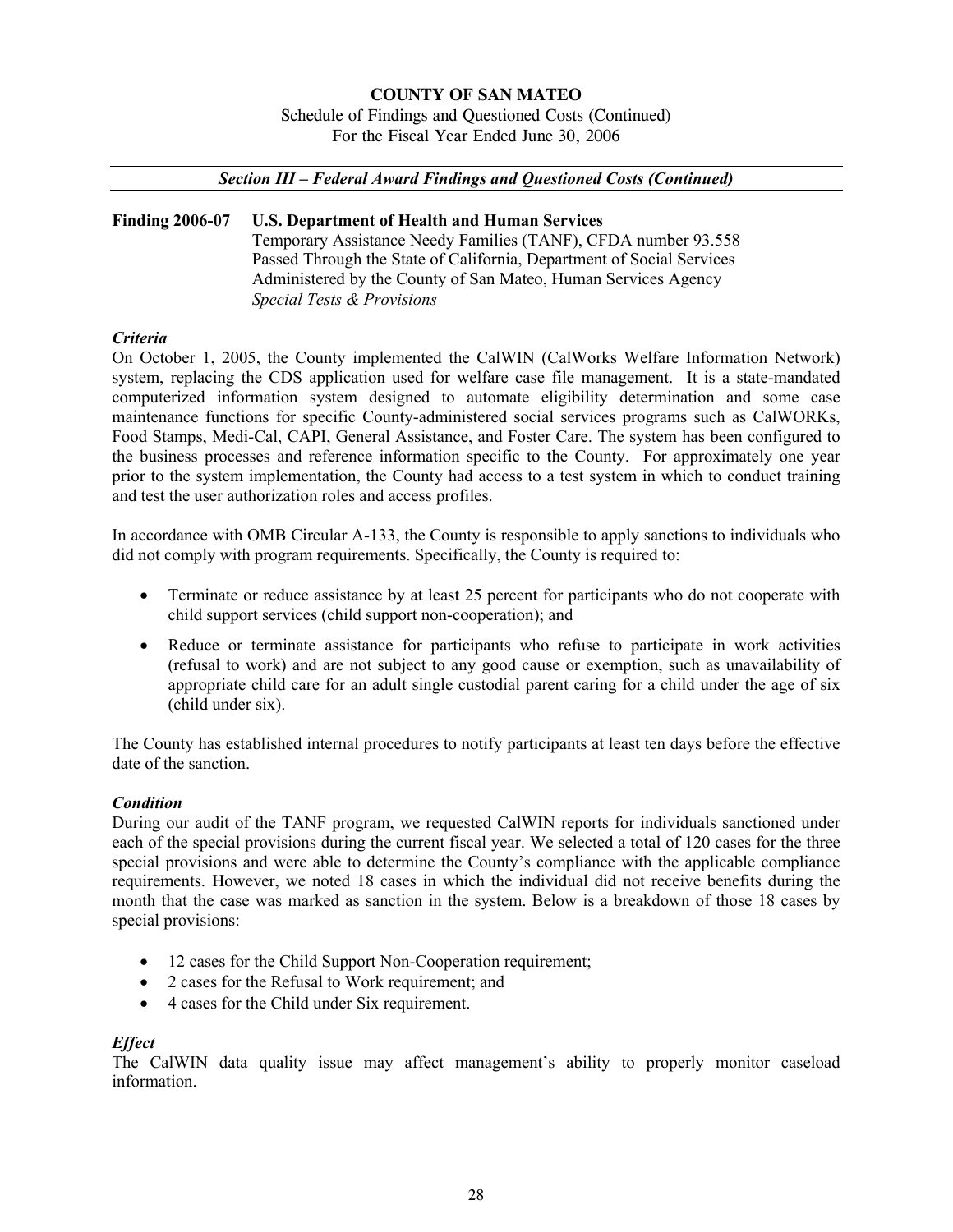Schedule of Findings and Questioned Costs (Continued) For the Fiscal Year Ended June 30, 2006

*Section III – Federal Award Findings and Questioned Costs (Continued)* 

#### **Finding 2006-07 (Continued)**

#### *Recommendation*

We recognize the Human Services Agency's current efforts to remedy the condition. We recommend that the HSA continue to review existing information in the system to ensure that the information is accurate.

#### *Management Response*

We concur with the recommendation that HSA continue to review existing information in the CalWIN system to ensure that the information is accurate. As previously noted, the implementation in our county in October 2005 of the new CalWIN eligibility determination and payment issuance system quickly revealed shortcomings in the system's ability to appropriately process certain transactions and correctly classify certain cases. In terms of the above reported condition, we believe the more accurate description is that the CalWIN system is deficient in its ability to accurately identify certain cases, sanctioned cases in this instance.

Essentially, we have a situation where some cases are correct in terms of benefits issued, but not classified correctly by CalWIN. We believe that some of these case classification errors are the result of conversion from the CDS to CalWIN. We also believe that some errors are the result of CalWIN incorrectly identifying non sanctioned cases as sanctioned cases. As those errors are uncovered we will address them through making correcting entries in CalWIN and/or reporting the error type to the CalWIN project for further analysis.

Regarding CalWIN error reduction, the HSA is currently undergoing the process of being accredited by the Council on Accreditation with the goal of documenting as well as enhancing the agency's performance in all operational areas. One accreditation standard requires Performance Quality Improvement (PQI) plans for the CalWORKs program. Our proposed CalWORKs PQI plan specifies that case records be reviewed for adequate documentation and correct eligibility determination. Findings from these case record reviews will be documented and error trends will be shared with the supervisors in the CalWORKs program who are responsible for overseeing performance of the eligibility determination process. We expect that such PQI efforts will lead to both the detection and correction of discrepancies in CalWIN case information and more accurate and documented eligibility determination.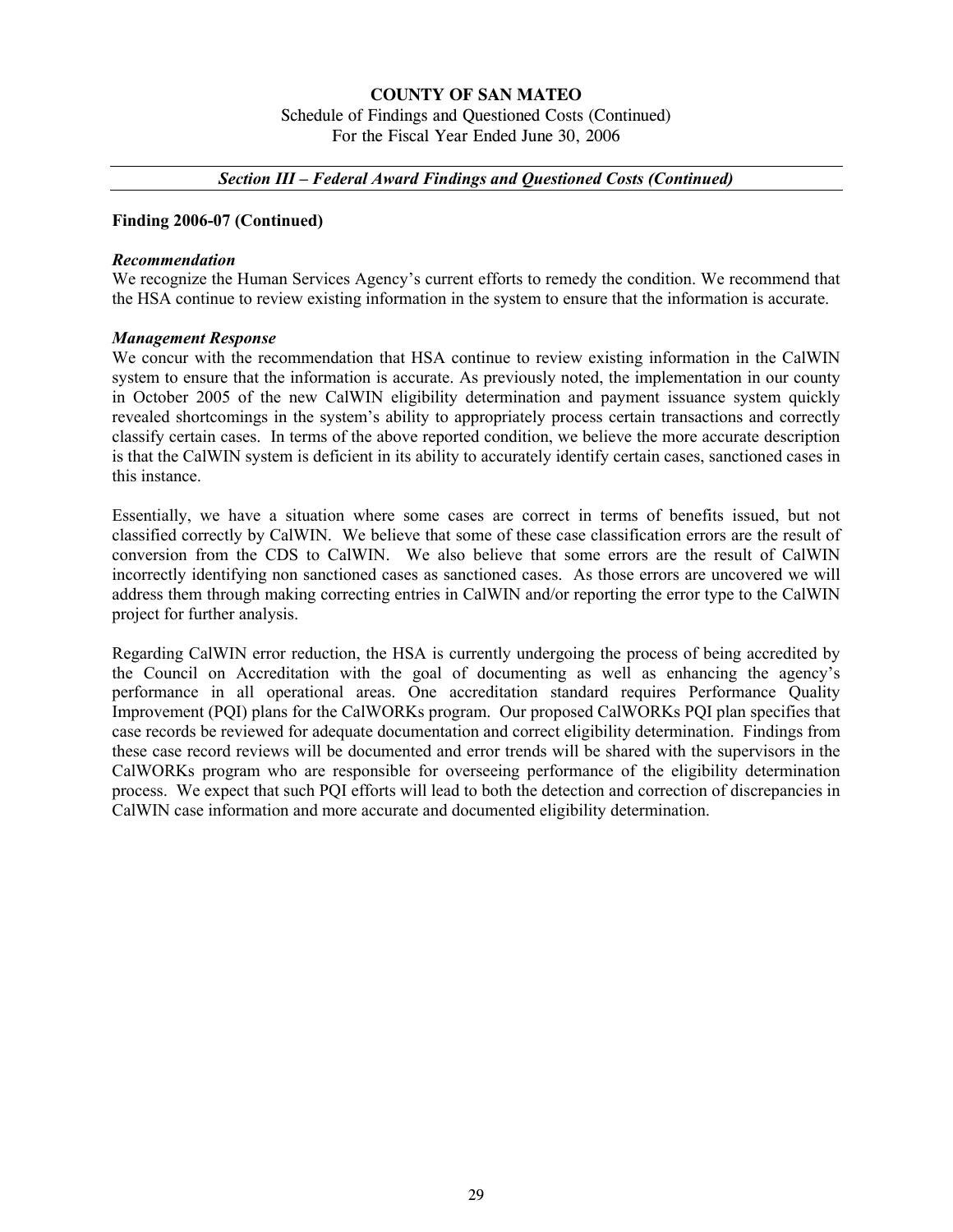#### Status of Prior Years Findings and Questioned Costs For the Fiscal Year Ended June 30, 2006

| <b>Reference Number:</b>                 | $2005-A$                                                                                                                                                                                                                                                                                                                                                                                                                                                                         |  |
|------------------------------------------|----------------------------------------------------------------------------------------------------------------------------------------------------------------------------------------------------------------------------------------------------------------------------------------------------------------------------------------------------------------------------------------------------------------------------------------------------------------------------------|--|
| Federal Catalog Number/<br>Program Name: | San Mateo Medical Center                                                                                                                                                                                                                                                                                                                                                                                                                                                         |  |
| <b>Audit Finding:</b>                    | There is no secondary level of review over the Financial Reporting<br>Process. Thus, numerous adjustments, revisions and corrections need to<br>be made by the auditors and staffs. The condition placed the Medical<br>Center at risk of having material misstatements go undetected, in<br>addition to creating audit delays and unnecessary additional costs<br>charged to the Medical Center.                                                                                |  |
| <b>Status of Corrective Action:</b>      | Corrected.                                                                                                                                                                                                                                                                                                                                                                                                                                                                       |  |
| <b>Reference Number:</b>                 | 2005-01                                                                                                                                                                                                                                                                                                                                                                                                                                                                          |  |
| Federal Catalog Number/<br>Program Name: | 93.558 / Temporary Assistance Needy Families (TANF)                                                                                                                                                                                                                                                                                                                                                                                                                              |  |
| <b>Audit Finding:</b>                    | Special Tests $&$ Provisions: 9 out of 40 cases tested for eligibility had an<br>IEVS form that was not signed by the eligibility worker; 1 out of 40<br>cases tested could not be located, and 4 out of 18 cases tested for penalty<br>for child support non-cooperation did not have a notice of action form in<br>the participants' files.                                                                                                                                    |  |
| <b>Status of Corrective Action:</b>      | Corrected.                                                                                                                                                                                                                                                                                                                                                                                                                                                                       |  |
| <b>Reference Number:</b>                 | 2005-02                                                                                                                                                                                                                                                                                                                                                                                                                                                                          |  |
|                                          |                                                                                                                                                                                                                                                                                                                                                                                                                                                                                  |  |
| Federal Catalog Number/<br>Program Name: | 93.558 / Temporary Assistance Needy Families (TANF)                                                                                                                                                                                                                                                                                                                                                                                                                              |  |
| <b>Audit Finding:</b>                    | Allowable Costs/Costs Principles - Ancillary and Childcare Payments:<br>Out f 40 childcare cases tested, 1 case file did not have a supervisor's<br>approval and 1 case file did not have a signed care plan for the test<br>period. In addition, 2 cases files had 2 partially executed copies of the<br>childcare plan. Changes to the childcare plans are done manually, thus<br>there is a risk that changes are not appropriately communicated to the<br>custodial parents. |  |
| <b>Status of Corrective Action:</b>      | Corrected.                                                                                                                                                                                                                                                                                                                                                                                                                                                                       |  |
| <b>Reference Number:</b>                 | 2005-03                                                                                                                                                                                                                                                                                                                                                                                                                                                                          |  |
| Federal Catalog Number/<br>Program Name: | 14.239 / HOME Investment Partnerships Program (HOME)                                                                                                                                                                                                                                                                                                                                                                                                                             |  |
| <b>Audit Finding:</b>                    | Cash Management: expenditures incurred by the County in July 2004<br>were reimbursed through a drawdown twice in September and<br>November 2004.                                                                                                                                                                                                                                                                                                                                 |  |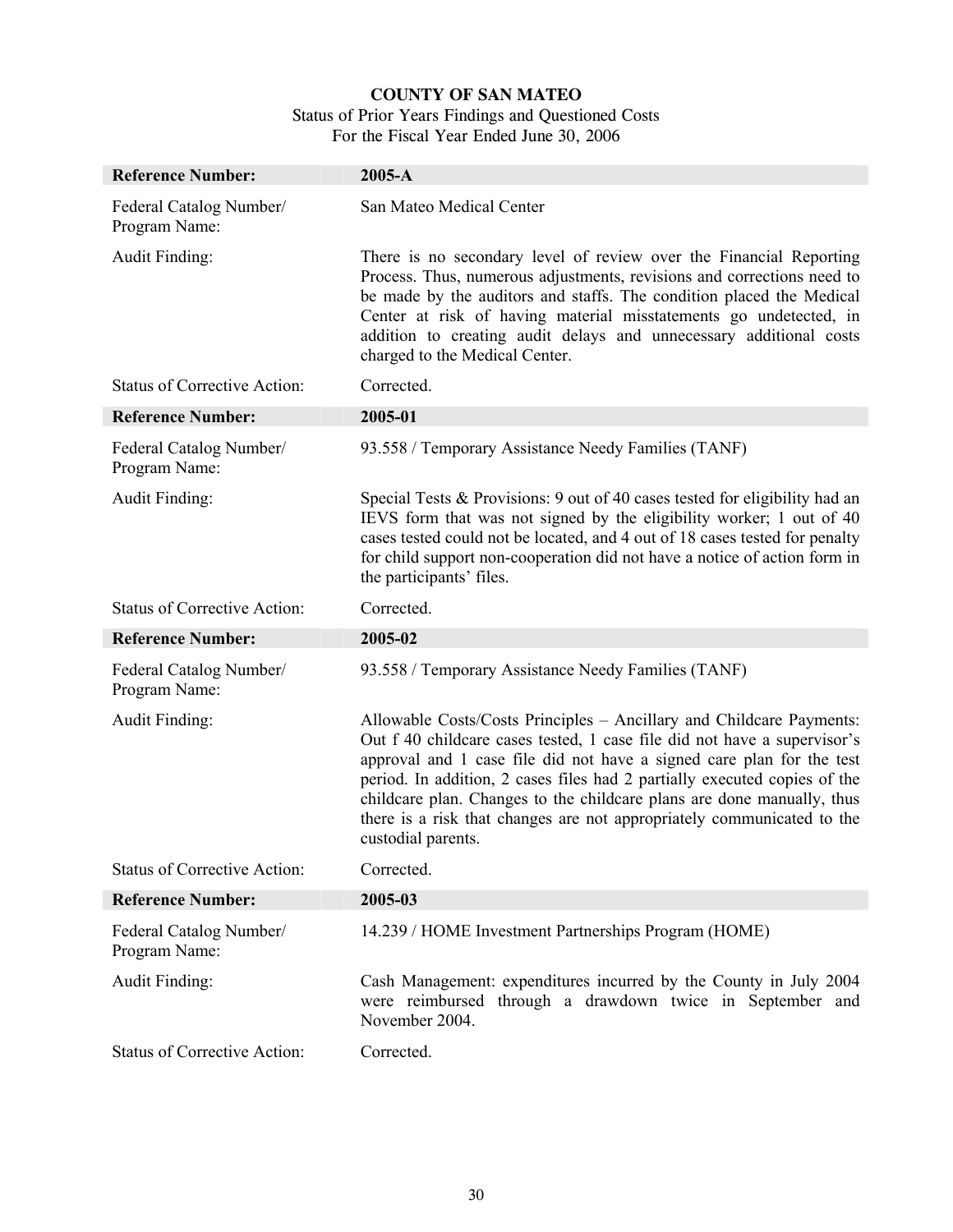#### Status of Prior Years Findings and Questioned Costs (Continued) For the Fiscal Year Ended June 30, 2006

| <b>Reference Number:</b>                 | 2005-04                                                                                                                                                                                                                                                                                                      |
|------------------------------------------|--------------------------------------------------------------------------------------------------------------------------------------------------------------------------------------------------------------------------------------------------------------------------------------------------------------|
| Federal Catalog Number/<br>Program Name: | 14.239 / HOME Investment Partnership Program (HOME)                                                                                                                                                                                                                                                          |
| <b>Audit Finding:</b>                    | Special Tests & Provisions - Housing Quality Standards: out of 6<br>projects tested, 5 did not have the housing quality inspection performed<br>within the required timeframe and 1 project did not have documentation<br>of previous inspection record.                                                     |
| <b>Status of Corrective Action:</b>      | Corrected.                                                                                                                                                                                                                                                                                                   |
| <b>Reference Number:</b>                 | 2005-05                                                                                                                                                                                                                                                                                                      |
| Federal Catalog Number/<br>Program Name: | 07 / High Intensity Drug Trafficking Area (HIDTA)                                                                                                                                                                                                                                                            |
| <b>Audit Finding:</b>                    | Reporting: the quarterly Financial Status Reports were not prepared on<br>the cash or the accrual basis. Expenditures were reported in the quarter<br>in which reimbursement was requested from the federal grantor agency.                                                                                  |
| <b>Status of Corrective Action:</b>      | Not corrected – See current year Finding 2006-02.                                                                                                                                                                                                                                                            |
| <b>Reference Number:</b>                 | 2005-06                                                                                                                                                                                                                                                                                                      |
|                                          |                                                                                                                                                                                                                                                                                                              |
| Federal Catalog Number/<br>Program Name: | 07 / High Intensity Drug Trafficking Area (HIDTA)                                                                                                                                                                                                                                                            |
| <b>Audit Finding:</b>                    | Earmarking: The Northern California HIDTA office does not have a<br>system keeping track and verifying the overtime payments made to<br>individual employees or officers of each initiatives.                                                                                                                |
| <b>Status of Corrective Action:</b>      | Corrected                                                                                                                                                                                                                                                                                                    |
| <b>Reference Number:</b>                 | 2005-07                                                                                                                                                                                                                                                                                                      |
| Federal Catalog Number/<br>Program Name: | 07 / High Intensity Drug Trafficking Area (HIDTA)<br>97.073 / State Homeland Security Program (SHSP)                                                                                                                                                                                                         |
| <b>Audit Finding:</b>                    | Procurement and Suspension and Debarment: both Northern California<br>HIDTA office and the Sheriff's office do not have any policies and<br>procedures to verify that the contractors or non-federal entities are not<br>suspended or debarred or otherwise excluded when a procurement<br>contract is made. |